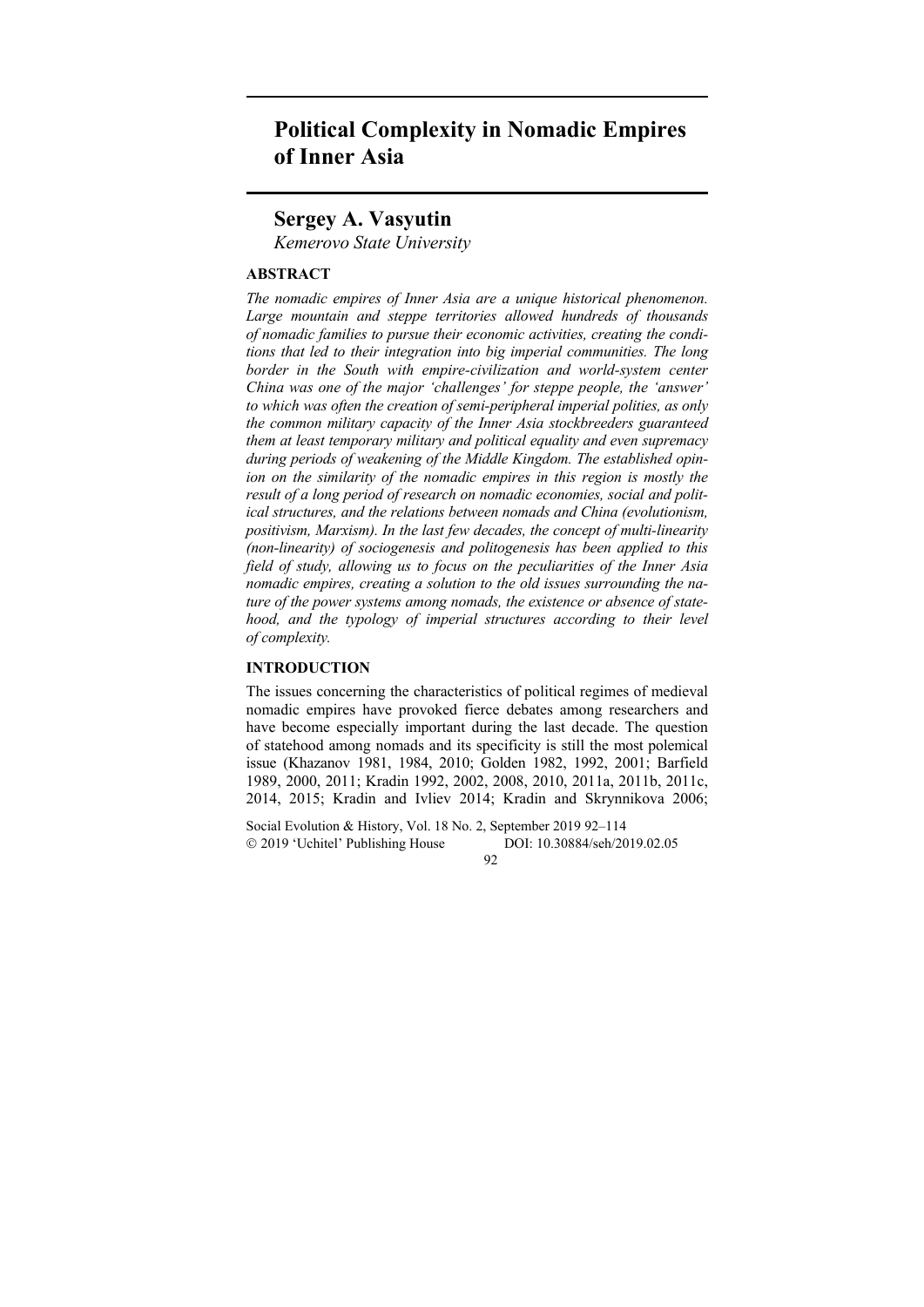Maсkerras 1990, 2000, 2004; Sinor 1990; Di Cosmo 1999, 2002, 2011; Klyashtorny 2003, 2010; Klyashtorny and Savinov 2005; Klyashtorny and Sultanov 2009; Rogers 2007, 2011, 2018; Sneath 2007, 2009; Legrand 2011; Scheidel 2011; and others).

The interpretation of the term *state* differs significantly among academic papers. Since the known characteristics of political organization among the nomadic empires of Inner Asia do not completely meet the accepted criteria of state power (*i.e*., developed legal and judiciary system, specialized bureaucracy in the central and provincial management apparatus, a fiscal system, *etc*.); the researchers use vague and unclear interpretations of nationhood. Daniel Rogers, in particular, defines *state* as 'any political entity in which authority is relatively centralized and hierarchical, and one in which control extends over a certain population and territory.' He adds that the state has one or more city-type centers, and 'individuals living in a state recognize it as politically independent of other such entities' (Rogers 1997: 250). The present stage of the discussion about the issues of statehood and the limits of political development of nomads demonstrates the necessity to define certain criteria to evaluate nomadic governing systems, their level of complexity, and typology.

## **FEATURES OF NOMADIC EMPIRES**

We define classic (*typical* according to Nikolai N. Kradin) nomadic empires as territorially expanded polities of medieval nomads, formed in the steppe zone on the border with big agricultural civilizations. The dimensions of the nomadic imperial entities allow considering *a certain military and administrative structure* as one of the characteristics of such polities, namely*:*

 $\bullet$  the staff of the khagan (khan) as the integrative center of the empire (command staff, the place of concentration of imperial 'functionaries,' counselors, service elite, and others);

• in terms of government, the 'center of the empire' was associated with summer and winter staffs of the Khagan which he would alternate;

 'the center of the empire' was also associated with reserve trainings, cult activities and sacral ceremonies, diplomatic receptions, and festive activities;

• the division either into wings with separate centers or into wings with a center, or, as in one case, into a center with three wings (Malov 1959: 23);

• imperial princes with their titles;

 a decimal system which integrated tribes into the district hierarchy of military tumens and thousands of smaller units (the latter are not clearly defined in sources of nomadic origin; in the Early Middle Ages, for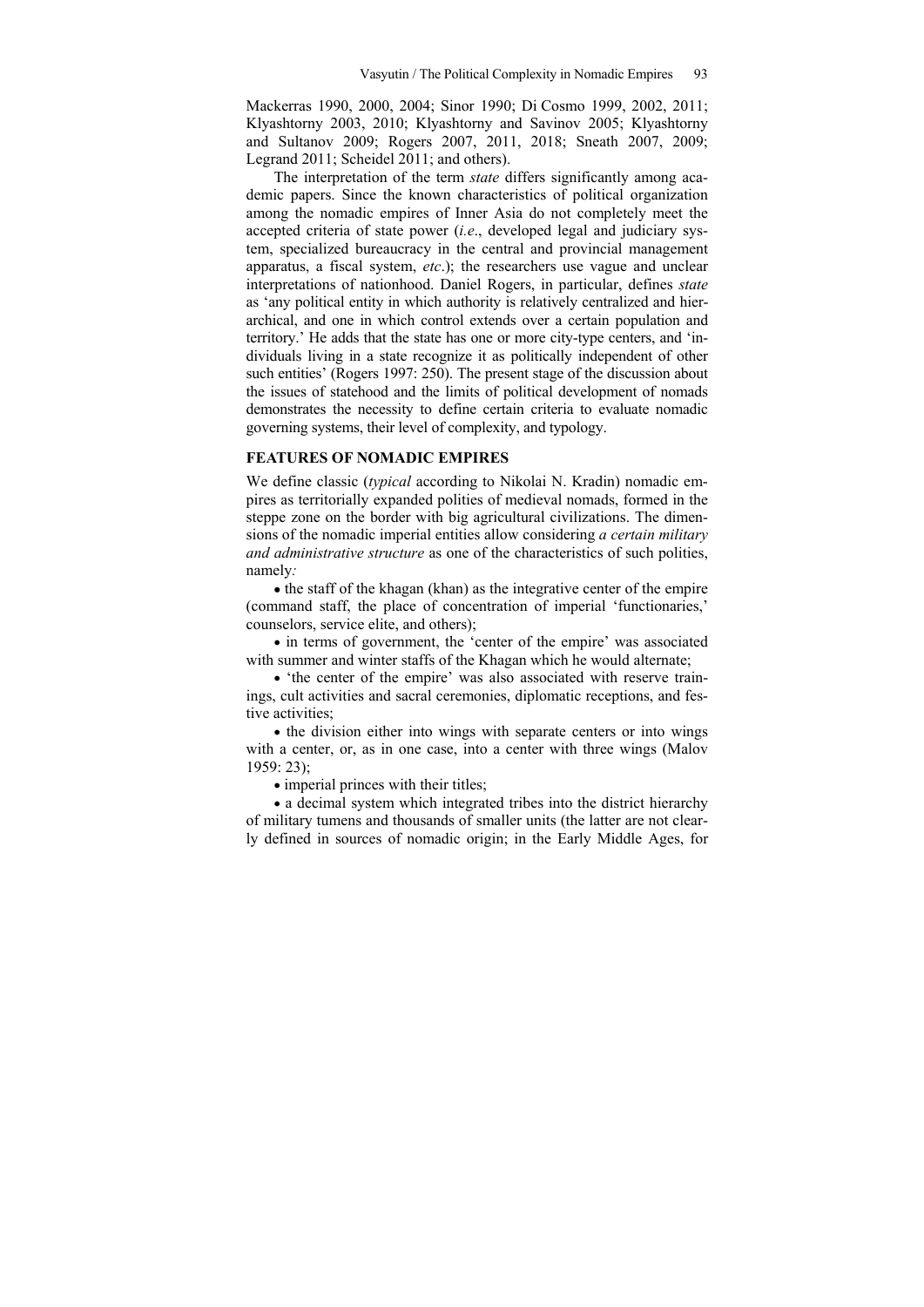typical empires the description of the decimal system is presented in the Terkhin inscriptions – Klyashtorny 2010: 42);

 embassies of the center in the regional tribal nomadic groups and in the territories of non-nomadic populations (viceroys, fiscal officers, and military groups/camps in remote regions such as Altai, Tuva, Khakasia, Transbaikalia, Eastern Mongolia, and Manchuria, as well as in urban and agricultural communities in Eastern Turkestan);

• in some cases, a network of administrative personnel on the major trading paths and directions of geopolitical importance, similar to yam service in the Mongolian Empire.

This administrative system superimposed on a *complex hierarchy built on the combination of political, ethnical, social and other principles.* This hierarchy included:

• a khagan (khan) and ruling clan in which an important role was played by the aspirants to the supreme power and supreme imperial titles;

 people closest to the ruler through their status and aristocratic clans related to him;

 people from the khagan's suite (his 'command staff' could include nomadic aristocracy as well as representatives of agricultural populations, like the Sogdians and Chinese people, religious figures, talented commanders with non-aristocratic origins, personal army/guards, various servants, *etc*.);

• the tribes and clans that formed the elite layers of the empire (Luandi, Huyan, Lan, Xubu, and Qiulin in the Xiongnu polity; Ashina and Ashide in the Turkic Khaganate, Yaghlakar, Ediz, Kürebir, *etc*. in the Uyghur empire);

• the tribes of the dominant ethnic group (Xiongnu, Turk, Uyghur);

dependent tribes whose armies were a part of imperial army;

 dependent clan and tribe unions with low status (such as tribe groups who could subject to tribute and different fees; the Khitans for the Turks and the Uyghur);

• subordinate semi-settled and sub-taiga populations on the periphery of the empire (they provided the empire with agricultural products, furs, metal, *etc*.);

• farmers and agricultural communities living in the steppe (traders, refugees, people captured in China, *etc*.); these communities could be quite large: emperor Taizong bought 80,000 Han people from the Turk for gold and silk. They were in the Khaganate during the period of the Sui falldown (Bichurin 1950: 256); in the other case, in 698, Qapaghan Khaghan attacked the prefectures of Zhaozhou, Dinzhou and others in the borderline county of Hebei and captured 80 to 90 thousand people (Liu Mau-tsai 1958: 163).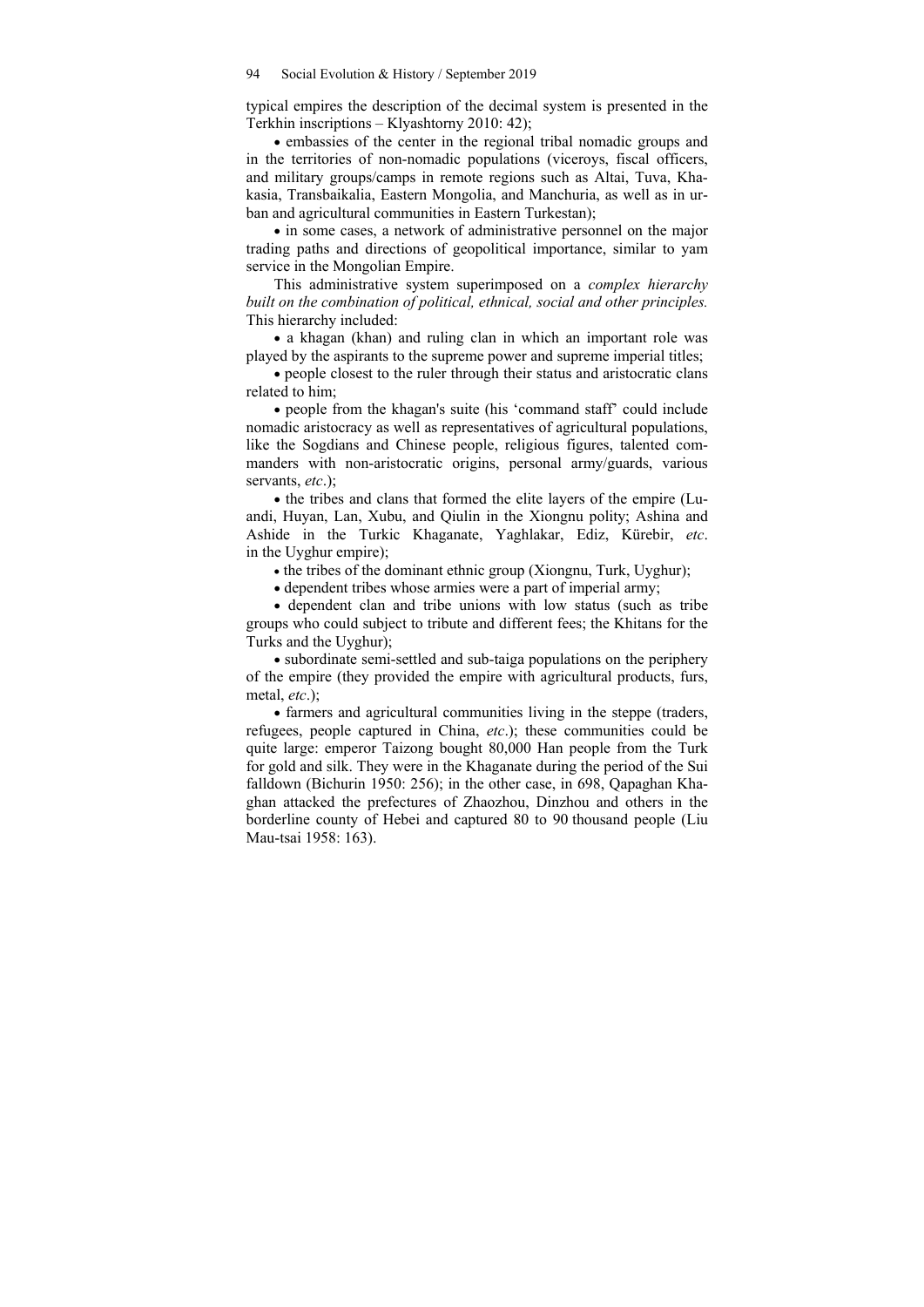Relationships between the khagan and the tribe leaders and their lineages played a key role in the inner organization of the empire. Maintenance of high status was impossible without loyal powerful tribes and tribe groups. At the same time, one should not forget that some quite severe methods of submission could have been used by the center towards some units of the imperial hierarchy.

#### **POLITICAL INSTITUTIONS IN NOMADIC EMPIRES**

Which criteria should be chosen to determine the level of complexity and the distinction between the chiefdom (in various forms) and the state (or early state), or alternative political forms among the nomads of Inner Asia? For researchers, the answer to these questions is complicated by the fact that in all nomadic empires, the ratio between pre-state and early state components of power is inconstant and fluid. The development of nomadic empires was not unilinear and single-vector. The examples of Xiongnu country, Rouran, Turk, and Uyghur Khaganates show in the first stages the trends towards centralisation of the political system. However, these trends could be alternated by separatist transformations (the strengthening of local leaders, domestic strife, riots, *etc*.). Sometimes, these contradictory trends occurred at the same time. In the Mongolian empire, during the second third of the thirteenth century, the formation of the institutions of early statehood was combined with the strengthening of the ulus level.

The imperial formations of nomads periodically returned to traditional clan-tribal institutions of governing when the mechanisms of subjugation of nomads of the steppe and the remote exploitation of agricultural peoples stopped or became inefficient (Kradin 2002: 191–193, 199–200, 230–231). The power of a nomadic leader lost the imperial character and the chief actions were aimed, first of all, at preserving his status among the elite.

Another destructive process typical for nearly all nomadic empires was related to over-production of political elites – the growth of the number of adult men in the leader's clan who wanted to participate in the governing of the empire, and aspired to supreme power (concept of Nikolay Kradin [1992: 152; 2008: 113, 118; 2011b: 433–437; Kradin and Skrynnikova 2006: 485]). The nomadic polities' resources were too limited to meet the needs of growing governing patronymy and nomadic leaders could not give means and privileges to their relatives and chiefs forever. The 'over-production' of elites resulted in domestic strife and in some cases in the division of the common political territory into several autonomous units. This was the situation for the Xiongnu Empire, which was divided into Northern and Southern confederations, and of the united Turkic Khaganate, which in 603 was split into the eastern and western khanates, with different tribal structures and elites. In this way, the large nomadic polities were not safe from destruction and conquest.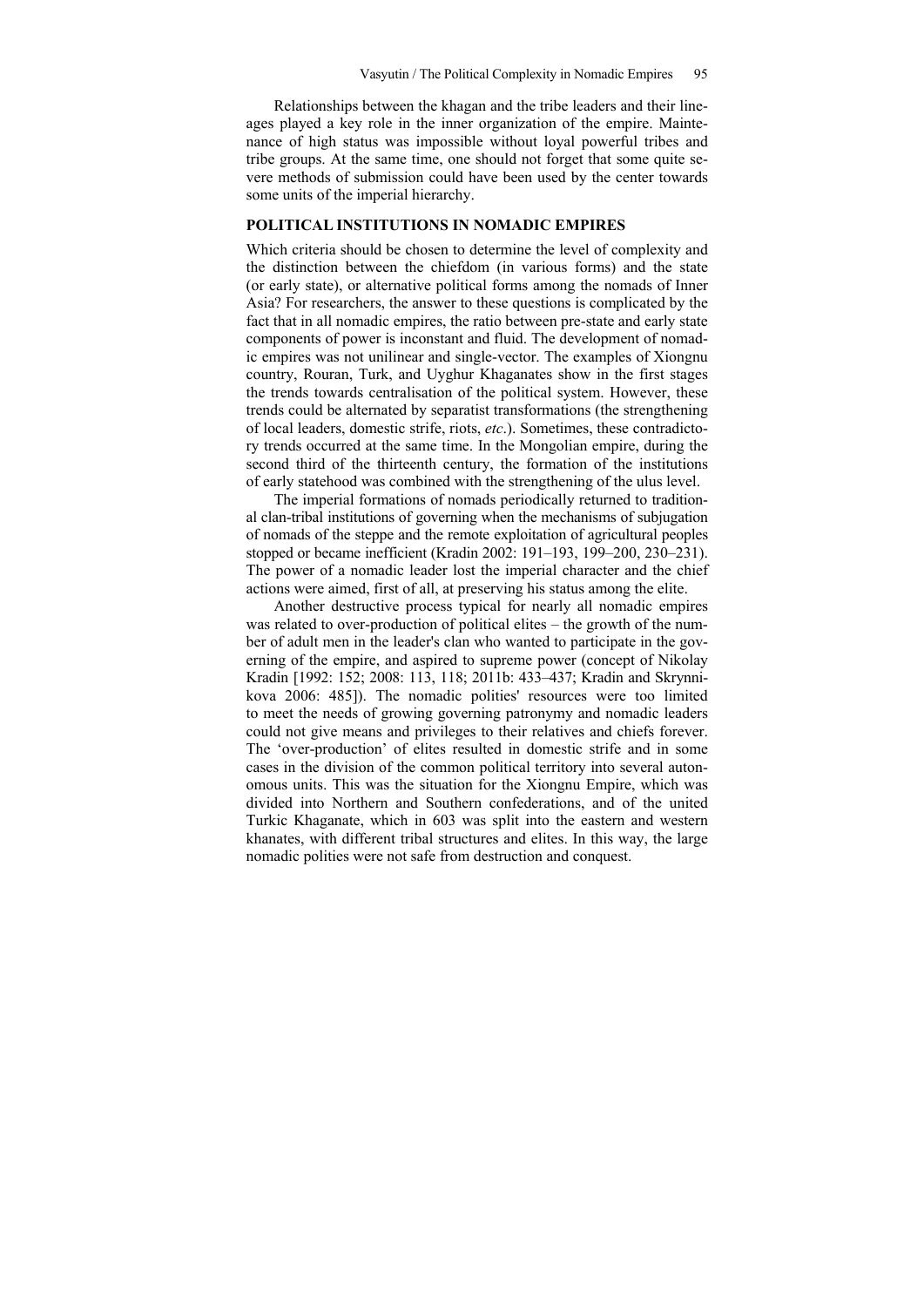Returning to the discussion about the existence or absence of state in medieval Inner Asia, one should remember that governing systems of the nomadic empires are complex and many-sided phenomena that *cannot be described with simple definitions*. The attempt to overcome the dichotomy of pre-state and state status of the imperial polities of nomads using the concept of *dual nature* of nomadic empire (Kradin 2002: 240– 249) is a good one but does not give full answers.

In this regard, we suggest not limiting the discussion to this dual nature but also take into account the multi-component power structure of nomadic empires. In these pastoral political formations, the institutions of different levels were adapted to and interacted with clan and tribal structure, super-tribal (chiefdoms, tribal confederations), imperial and/or early state hierarchy with varied proportion at different historical periods. The internal differentiation of governing activity in nomadic empires demonstrates varying components of the nomads' political culture.

The most typical characteristics of clan power were: leadership in the clan, lineage, and primary tribe (the system of social relations was mostly based on family relationships), based on the traditional authority of the oldest person in the patronymy; submission to the head of the clan (lineage) is based on the traditional acceptance of his power and personal authority as a ruler, the right of judgments, priority in defensive actions and invasions; a combination of reciprocity and redistribution in his governing with the focus on reciprocity relationships, when prestigious economy involves the maximum number of tribe members; regulation of the relationship between the power and the population using traditions (common law, household and military rituals); limitation of the leader's sacral power at the clan-tribe level with local religious traditions and rituals.

The super-tribal nomadic polities of Eastern Asia are marked by: a super-local level of integration with a chief clan (*e.g*., the Karluks) or tribal group (the Uyghur and their allied tribe, the Xueyantuo) or temporarily charismatic leaders appearing (early Khitan); eritable power (*e.g*., the Toghuz-Oghuz with the chief clan Yaghlakar); a large number of members of the confederation (at least tens of thousands); a personal supreme power, the charisma of the ruler, and dependence on the successful political and military activity.

In the imperial confederations of nomads in the steppe, the following characteristics predominated: large steppe polities united all the peoples 'drawing the bow' with population of no less than one million people (Kradin 2011b: 437); centralization in the form of a military and hierarchical system of subjugated tribes and different ethnic groups with a corresponding distribution of power among the members of the ruler's clan and the leaders of the subjugated tribes, creation of the center and tribaladministrative divisions (wings); a leader with wide-ranging powers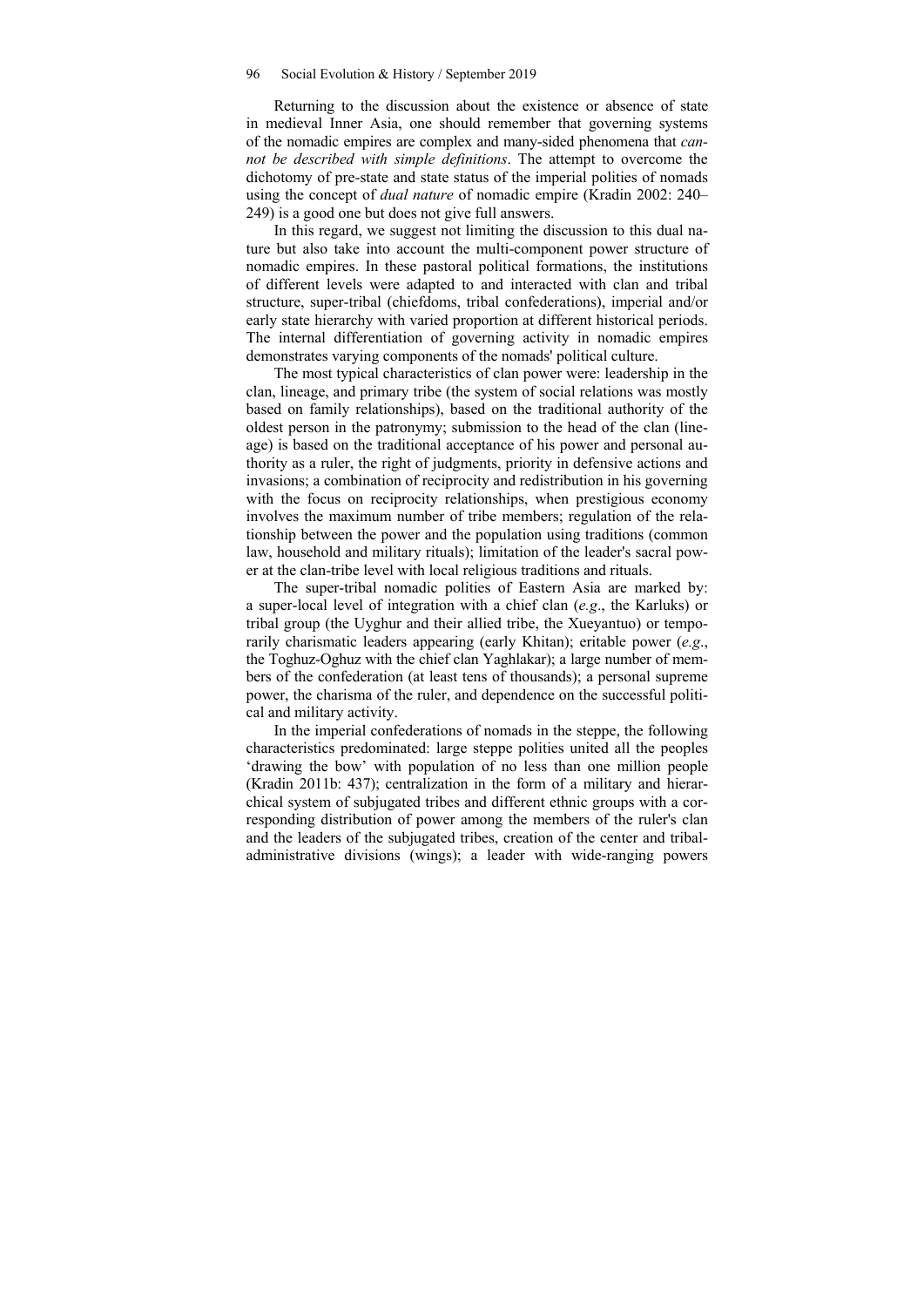in military-administrative, religious-sacral, ceremonial fields (his judicial functions are not usually clear); dependence of the rulers position and the whole empire's stability on their military success; imperial sacralization of the supreme power as a mediator between the Heaven and the nomads; use of writing in political activity and creation of ideologemes and political constructions of a brave khagan-commander, uniting the 'peoples' of 'four corners'; vertical subordination and strict discipline in the army to maintain the peace in the steppe, and the realization of external political tasks of empire; the creation of an imperial dignitary suite for the leader, socialprofessional groups (retainers, personal guards, servants), including expats (the Sogdians, the Chinese, *etc*.) of various origins (Kradin 2011b: 431–432; Biran 2015: 2–3; Vasyutin 2015a: 23).

The study into the transition of nomadic empires into different forms of statehood allows for the definition of some novel components: the ruler with wide political and ritual-sacral functions, synthesizing the roles of a nomadic chief and a king of agricultural people; synthesis of redistributive mechanisms, trade fees, borrowed from the tax experience of agricultural states; multiethnic state machinery with a clearer function division and branch hierarchy; a tendency to formalize state activity (official paperwork, regimentation of different fields of civil servant life, *etc*.); preservation of some nomad autonomy (army base and power support), and special governing mechanisms used towards them including fiscal fees and tribute (Vasyutin 2015a: 22–24).

In every large nomadic polity, the proportion of power components was different and could quickly change: both strengthening of the supercomplex chiefdoms and states activity and weakening of the imperial organization and strengthening of local tribal structures.

In the nomadic empires, clan and tribal components of power often preserved their former functional meaning. It was quite common for them to transform into wider redistributive power functions according to new governing tasks. Several types of relationships are formed within the framework of the prestigious economy: 1) the leader – members of the ruling clan – court aristocracy; 2) the ruler and the dominant ethnic group; 3) the chief – the tribal leaders, and the settled societies rulers; and 4) the tribal leader – the tribal nobles – other members of his clan and lineage (Vasyutin 2015a: 22). In almost all cases these political relations had a key role in providing stability to the empire and in the efficient governing of the imperial polities of nomads.

In Turkic Khaganate, successful military actions and redistributive giving of material goods secured the khagan's reputation and promoted the sacralization of the supreme khans of khaganates which made them the most important resource of government. The Turks elite received a large portion of gifts delivered from China. The Xiongnu example shows that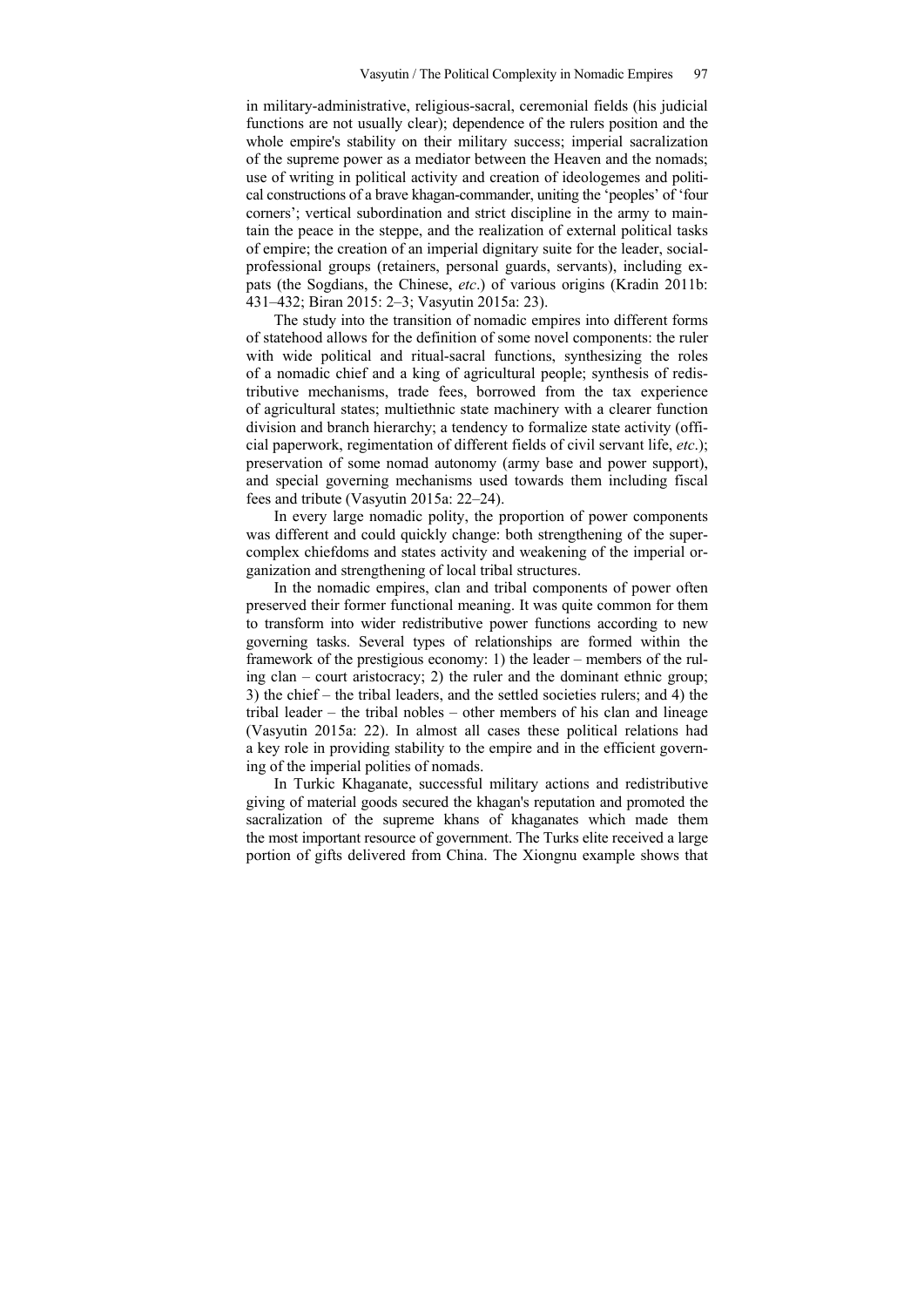this resource was limited though and was distributed only among a close circle of relatives, aristocracy, retainers, and more loyal tribal chiefs. At the same time, the tribal chiefs' actions were directed towards common nomads as well, in the form of new pastures and part of the spoils of war during invasions (Kradin 2002: 108–109; 321; 2010: 319–322; 2014: 140–141). Being a kind of 'banker', the ruler had to satisfy a maximum number of clan-lineage groups within the empire to preserve his influence over them. Redistributive activity complemented other governing structures (military hierarchy, vice-regents and military posts in conquered lands, judiciary system). Conspicuous consumption, typical for Turks khagans had the same goal, especially during the official activities and rituals (reserve training, religious holidays, reception of ambassadors, funerals of khagans, and prelacy). The description of the reception of Byzantine ambassador Zemarchus is especially emblematic – during the reception, the Byzantine ambassador was shown the khagan's riches. The public character of such activities was meant to create an image of importance and success for khagans (Vasyutin 2015a: 22).

#### **BALANCE OF POWER**

The centralized imperial structures of the Mongolian nomads were built by consolidation of nomadic societies into a common polity, conquest of nomadic tribes or forcing them during military conflicts with settled neighbors, invasions and occupations, building the system to control the conquered peoples. This mostly predetermined the domination of military functions over civil ones. The war transformed into one of the major tools of governing. It is not for nothing that the leader's positive image was created in the context of his heroic military victories (that was one of the tasks of the inscriptions in honor of Bilge-khagan and Kul-Tigin).

How did the military-hierarchic structure contribute to the stable authority and power of chanyus and khagans? On the one hand, the nomads showed strict discipline in armies, which provided additional governing tools to the supreme nomadic leader. On the other hand, Chinese chroniclers defined the nomadic military discipline and organization on a caseby-case basis. In some cases (the Uyghur, the Khitan) the efficiency of army management, tactic methods and military success were described (Bichurin 1950: 311, 317–318; Ye Longli 1979: 43–44, 66, 74–75, 77– 78ff.; Tiuriumina 2007: 44, 49, 53–54, 54–55, 61, 65, 67–68, 85, 86, 87, 93), but there are a lot of examples of the opposite situation as well (Ye Longli 1979: 45, 48, 56–57; Tiuriumina 2007: 58, 66–67, 85, 97, 106). Especially numerous negative opinions about nomadic discipline in Chinese sources were given during crises of empires. For example, poor preparation, the appointment of unqualified commanders, and the flight of the Liao army during the battle with the Jurchen in 1115 while the Em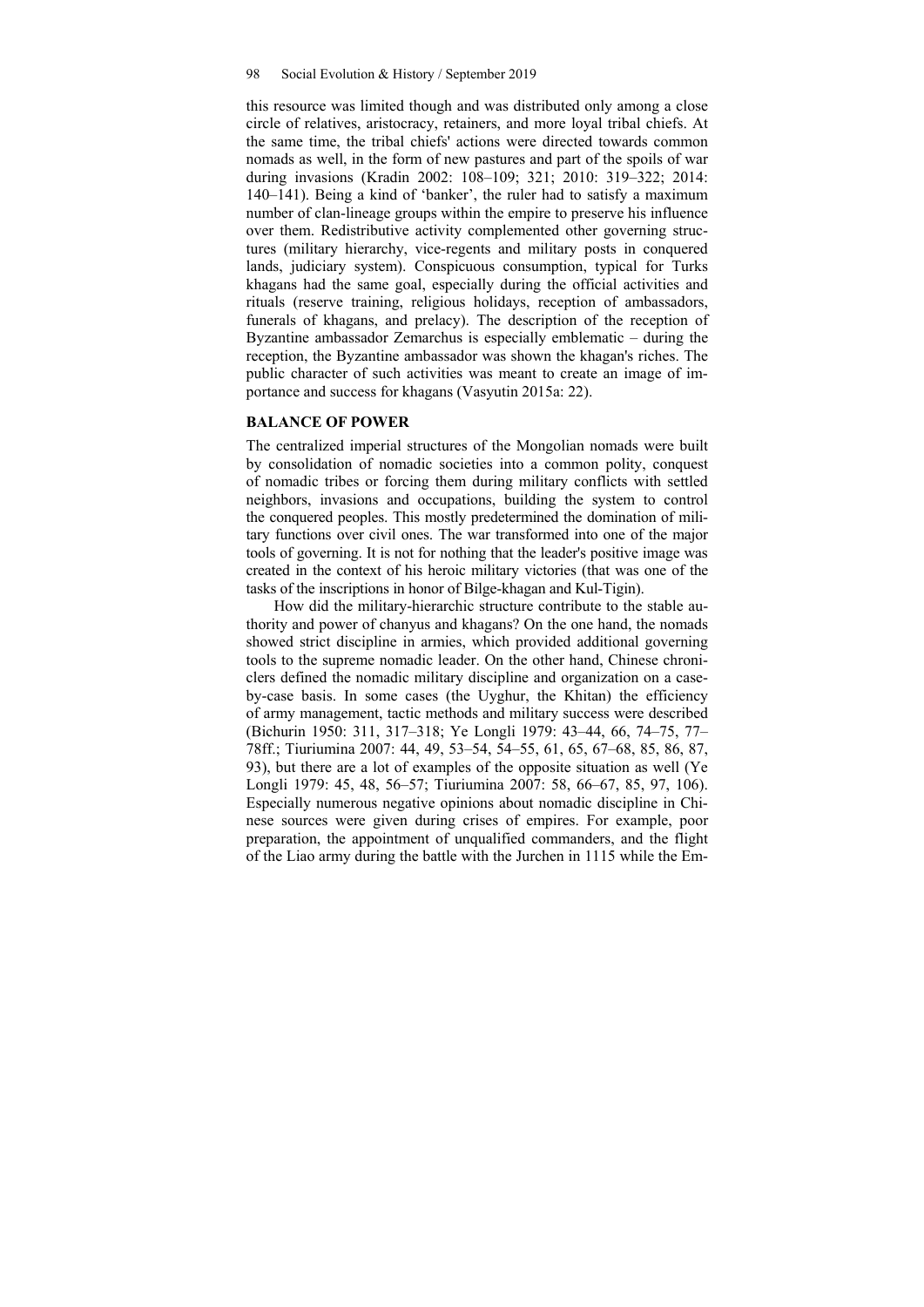peror Tianzuo and his avant-guard were struggling with the enemy in snow blizzard (Ye Longli 1979: 180–182; Tiuriumina 2007: 120–121). It is interesting that Chinese counselors gave their opinions about the poor organization of the Turks' military system ('disgust to titles and decorations,' 'disrespect to their chiefs,' 'disrespect to the laws and orders,' *etc*.) both during the active Turks conquests and during the khaganate's stagnation and decline (*cf*., *i.e*.: Liu Mau-tsai 1958: 12, 130). It is evident that such evaluations mostly demonstrated an extrapolation of the opinions about army organization in China to the nomadic world and the stereotypes in descriptions of 'northern barbarians' formed in the Chinese written tradition.

In the Turkic Khaganate period, texts related to the khagan and other elite groups reflect the important pages of military, political, and ethnic history, the evaluation of predecessors' activity, acts of heroism of those to whom the inscription was dedicated. The sky born leader's power had a divine origin; he was the central person in the imperial ceremonies, religious and socio-cultural activities, *etc*. The *History of Sui dynasty* shows how the supreme power of the Turks leader was presented in a letter of Shabalue Khagan to the emperor Gaozu: '... Born in the Dragon Year by the wise Haven and blessed Haven Son of the Great T′u-küe Empire...' (Liu Mau-tsai 1958: 50).

One should note a certain transformation highlighting the growing role of ideological texts in the steppe societies of Inner Asia in the Early Middle Ages. If the Turks commemorative runic texts provided information on the khagans' governing (Bugut stele, Bilbe-Khagan inscription) and their counselors (inscriptions in honor of Kul-Tigin and Tonyukuk), the Uyghur ones glorified the governing khagans, and stones with inscriptions marked the territories conquered by khagans (Klyashtorny 2010: 41, 63). Thus, stones with runic inscriptions transformed from instructive epitaphs to propagandist symbols of the greatness and supremacy of the new steppe owners. Abaoji, the founder of the Liao Empire, understood well the ideological meaning of such texts. During his campaign in Mongolia in 924–925, he ordered the removal of one of the inscriptions of the Uyghur khagan and the creation of an inscription glorifying his acts in Khitan, Turk and Chinese languages (Wittfogel and Feng 1949: 576).

The large nomadic empires in Eastern Asia (Liao and Yuan) appeared mostly as a result of the invasion of large territories in China and other agricultural territories, the functions of the nomadic leader were more diluted progressively in bureaucratic activities of state institutions. However, the new nomads' experience of tax and fees collection by agricultural elites, the creation of administrative institutions and bureaucracy needed an approbation of such activities by several nomad generations. The evolution of power in the Liao Empire is exemplary. During the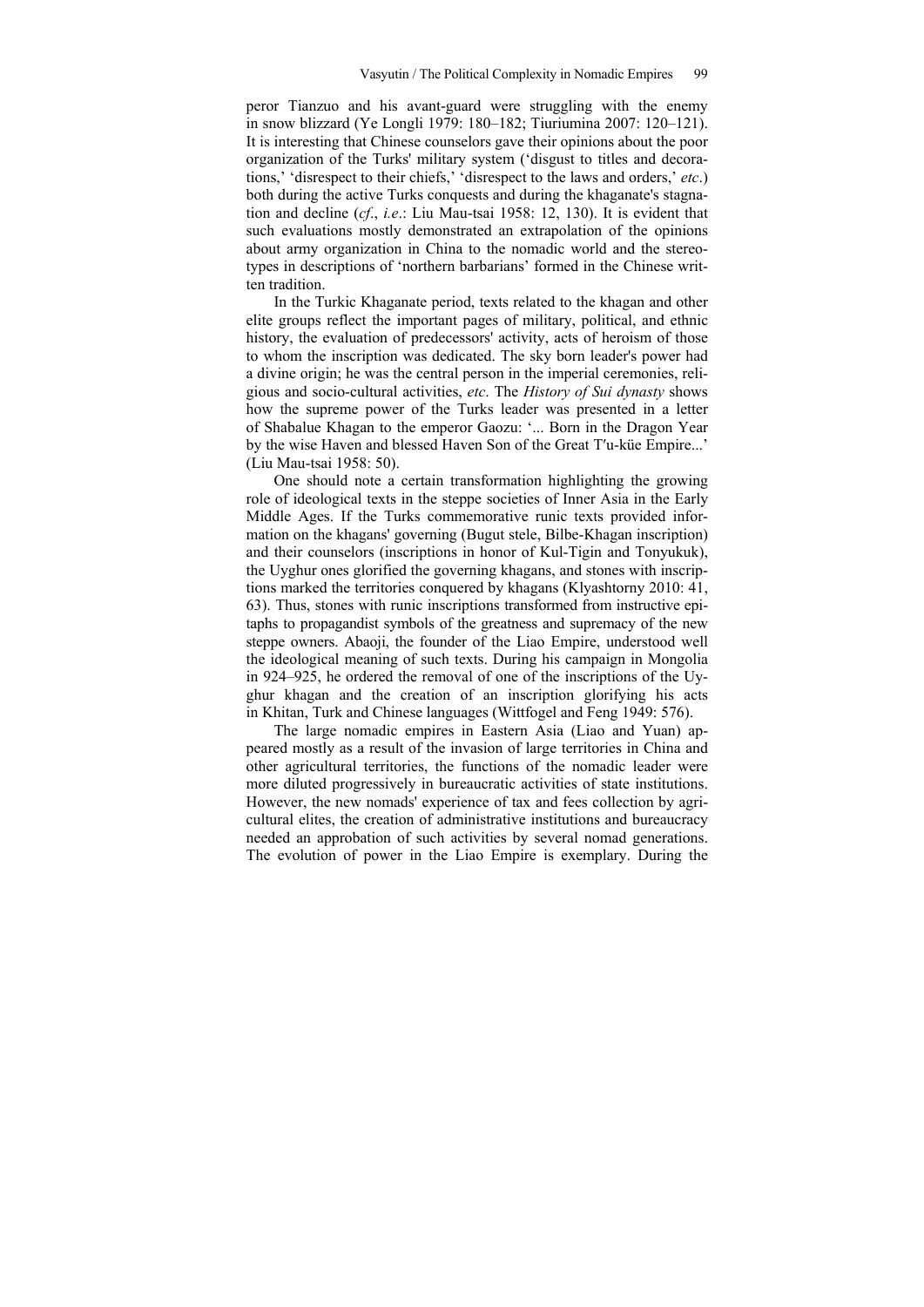Abaoji government the tributes from the dependent nomadic and settled populations were limited to cattle, silk, and canvas (Ye Longli 1979: 240; Tiuriumina 2007: 56–57). A more progressive fiscal policy was pursued only towards the Chinese enclaves in Khitan clan lands, where Han settlements and cities with official institutions, trading, and salt and iron ore mines were located (Ye Longli 1979: 42, 43, 348, comment 11; Tiuriumina 2007: 47, 18, 187). The engagement of Chinese people into the administrative system was not for nothing. Even during the Deguang government, the Khitan emperors received their main income through conquests, robberies, and gifts from the Late Qin and other Chinese states in silk, gold and carts (Taskin 1984: 198).

Only in the middle – second half of the tenth century, in the Liao Empire the bureaucratic activities spread among the nomads progressively (taxes, state works, border service, *etc.*). During the rule of Shengzong and the 'empress dowager' Yanyan, this resulted in a need for a qualified bureaucracy, reconstruction of the system of exams for civil officers, and the opening of educational institutions for the Khitan elite (Kradin and Ivliev 2014: 238–240). In the eleventh century, the empire became a nomadic-settled state. During the rule of Emperor Xingzong (1031–1055), he issued a series of orders (1040–1041) in which he forbade conferring a title to people who had broken the law, forbade civil servants to leave the service without permission, gave the order 'not to fuddle' at work, and not to take expensive things from the treasury. For the hunting in forbidden places, the peoples were punished with some hundred lashes. At the same time the Liao emperor also appealed to people who 'understand how to govern the people' to serve (Tiuriumina 2007: 103). The transition to state methods of governing was a long process in the Mongolian empire as well. Stable state institutions (taxes and respective bureaucratic system) did not appear until the middle – second half of the thirteenth century. In Liao, the same process continued until the tenth – early eleventh century.

Thus, the power in nomadic societies, especially in large imperial polities, represented a complex phenomenon. Nomadic empires were prototypes of the transition to state models of political organization. In those societies the traditional tribal system of governing transformed into more hierarchical and complex structures with a large power for the supreme chief. The components of the traditional system of power served the basis for the governing practices of nomadic leaders. At the same time, the extent of imperial governing provoked some innovations in governing methods. This synthesis reflects the peculiar character of nomadic empires controlling mostly steppe territories. However, the attempts 'to take a step' towards a state in such polities provoked a crisis and imperial decline. The Uyghur Khanate with its early statehood was an exception.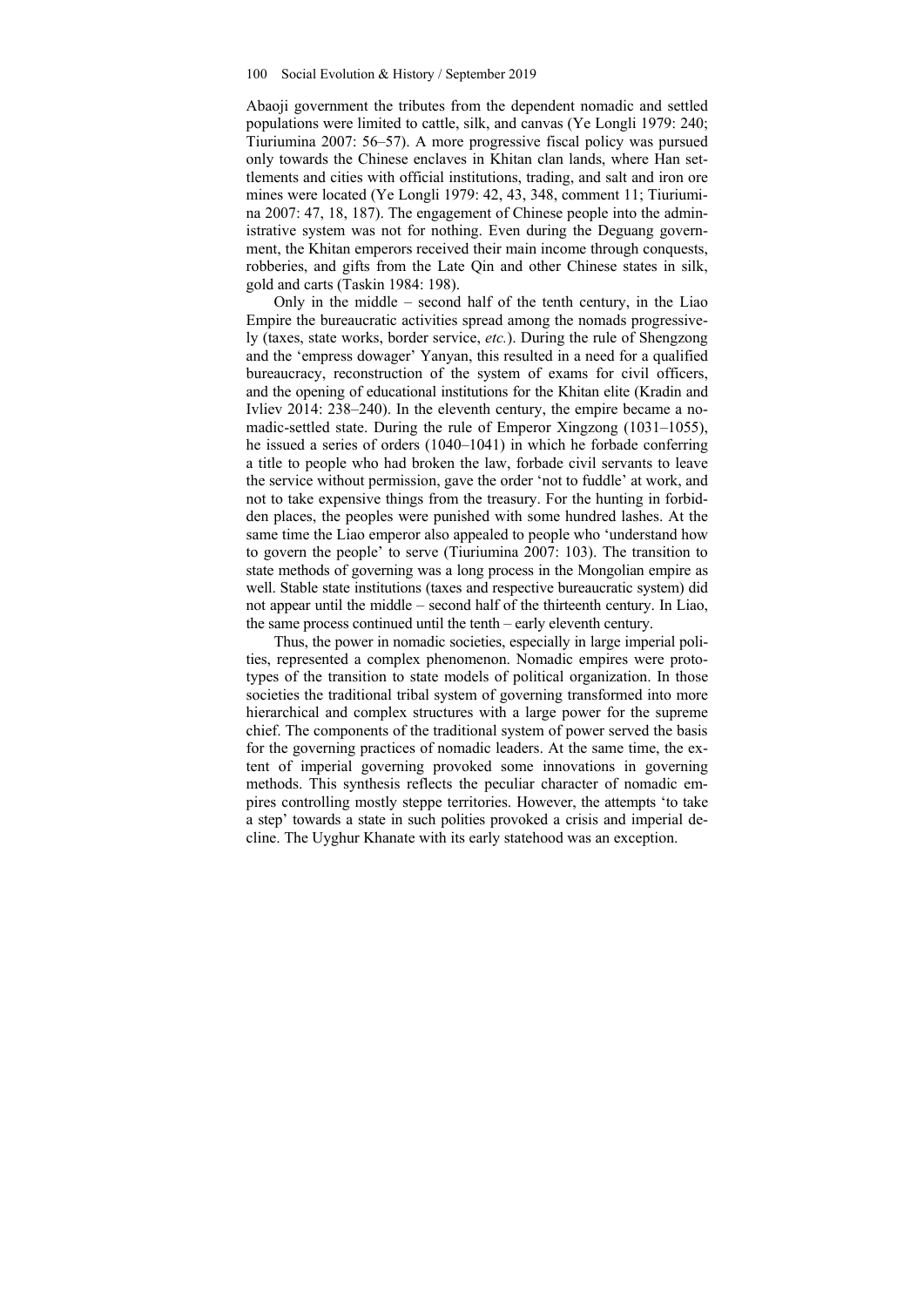The history of the Uyghur shows that one of the most important criteria of complexity of nomadic empires is urbanization and settled agrarian societies in the steppe area. Urbanism is not a universal criterion of the transition to statehood (*cf*., *i.e*., Kradin 2006: 94–95). Towns appeared quite early, while the formation of state institutions needed several decades to emerge. But as for civil servants, urbanization since it drastically changes the economic structures of the steppe territories, creates taxation institutions along with respective administration in nomadic polities, and the creation of settled administration (Kradin 2011d; Vasyutin 2015c).

The stable state activity was based on the long process of assimilation of the agricultural peoples' governing experience which became necessary after the conquest of settled population's territories. The assimilation of this experience by the nomads themselves is a separate issue. In all conquest empires this was limited and never fully realized. The limitation of state governing methods was caused not only by the fact that lower-status nomads formed the bulk of the army, but also by the remnants of traditional paradigms and practices of the nomadic elites, close religious, ritual, and socio-cultural relationships between the elite and common nomads (Vasyutin 2015a: 24–25).

## **SUPERCOMPLEX CHIEFDOM**

Since the mechanisms of tribal power were characteristic for the pastoral nomadic societies, and state institutions in steppe territories were an exception, *chiefdom* could hypothetically be called the basic characteristic of nomadic empires. The *chiefdom* according to its type (simple, complex, compound, maximal, *etc*.) was considered as a step of politogenesis between acephalous tribal communities and the state. As for the nomadic empires of Inner Asia, the use of the chiefdom concept (in the version of *supercomplex chiefdom*) is thoroughly justified by Nikolay Kradin. The Xiongnu Empire and imperial nomadic communities played the role of a test ground (Kradin 1992, 2002, 2003, 2008, 2010, 2011a, 2011b, 2011c, 2014, 2015, *etc.*). For Kradin, the basic model was the concept of a complex chiefdom as an association of secondary tribes in a common union with a common system of governing and cults. In neo-evolutionism, the complex chiefdom was considered as a step from which agricultural societies could potentially transform into a state. Therefore, a complex chiefdom can be defined as a stage of state formation. Kradin insisted on the pre-state level of the Xiongnu Empire and believed the nomadic empires to be large tribal confederations which were much more complex than the complex chiefdoms in terms of human resources, territory, and military potential.

Using this approach, he concluded that imperial unions represented chiefdoms at their maximum level of complexity. As such, he introduced a new definition to reflect the larger dimensions and hierarchies of no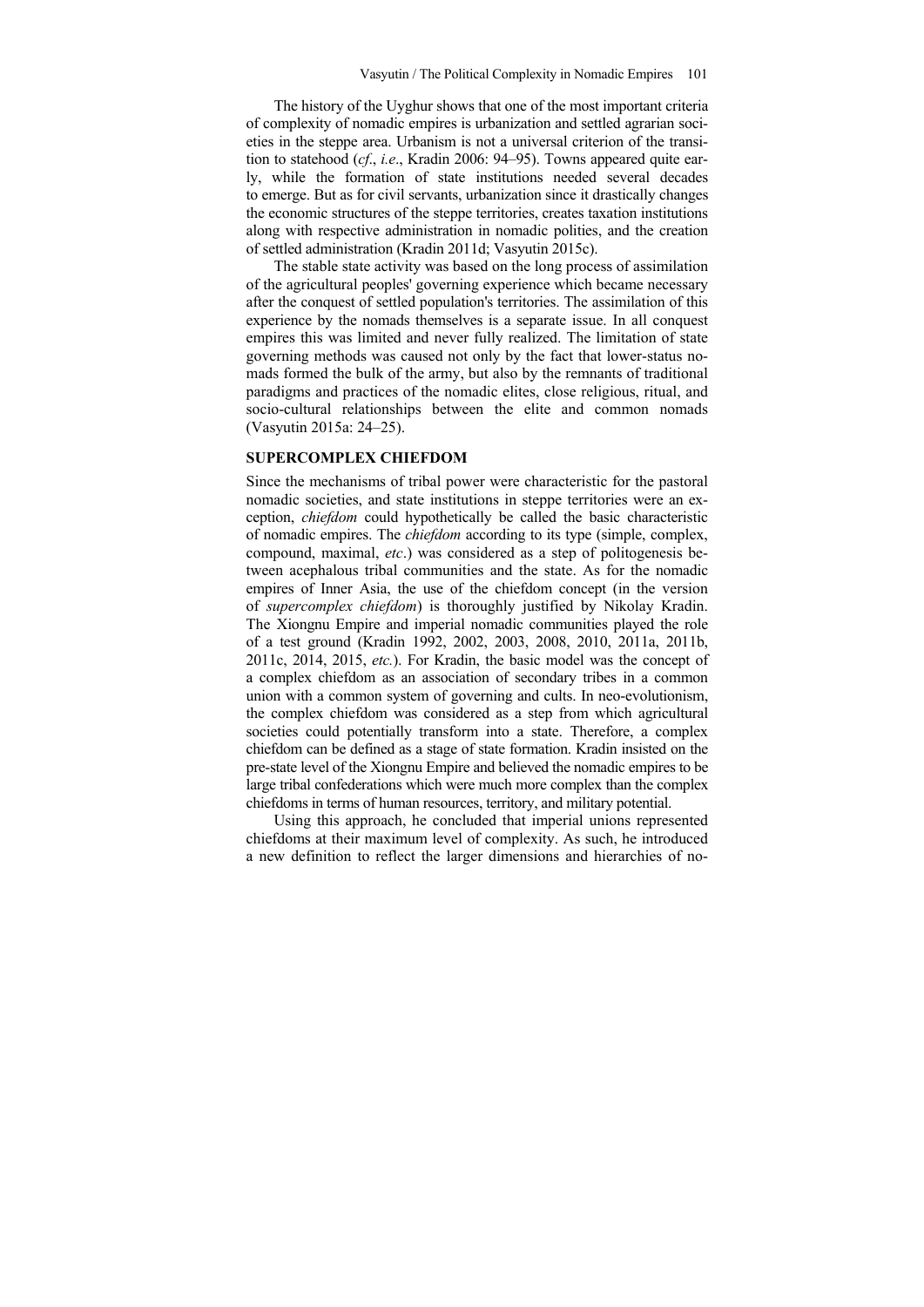madic empires – *supercomplex chiefdom*. Although, Kradin himself recognized in his papers that 'the super-complex chiefdom of nomadic empires is a real prototype of an early state...' (Kradin 2002: 245), in terms of concepts, he defines the steppe empire polities as transitional but not yet achieved the level of early statehood. The complexity of the power system in the Xiongnu Empire, the first nomadic empire of Inner Asia, is highlighted by the numerous settlements found within its territory. Although, today we know only one proto-city (Ivolga site), located in the empire periphery, while in the settlements with ramparts in the Mongolian steppes excavations revealed platforms with tile roof dwellings, complex constructions of gates, but no evidence of any archaeological layers or specific artifacts representing craft and trade, or any administrative and military purposes of those constructions (Kradin *et al*. 2017).

The definition of Xiongnu as a *supercomplex chiefdom* can be used as the basic concept for the imperial confederation of nomads in Inner Asia. However, this does not mean that alternative opinions can be ignored. Here, we will consider the opportunity of employing other definitions in order to interpret nomadic empires using the example of Early Medieval polities.

The Turkic Khaganates had a complex power structure and can serve examples of stratified societies, but judging by some key characteristics, they cannot be considered as examples of classic statehood, or even early forms of state. During different periods of the Turkic Khaganates' history, their formal characteristics appear more like transitional or primitive statehood. However, in these definitions, the line between complex forms of chiefdom and statehood is blurred.

Why can the imperial khaganates not be described as states? First, the khaganates did not have specialized civil servants. 'Administrators' were mostly relatives of khagan or tribal aristocracy, and their governing activity, especially at the provincial level, was not the result of special training (except military functions). It was not separated from other activities, it did not become a profession, and the people who had these responsibilities cannot be considered as professional bureaucrats.

Second, they did not have common imperial written or oral legal acts. To deal with any legal case, the authorities mostly based their opinions on ordinary law traditions of different ethno-political groups. The chiefs of subjugated tribes still had their autonomy in legal procedures within their nomadic communities. The supreme chief alone had special judicial power in the military field.

Third, a common fiscal network and consistently applied norms for fiscal fees did not exist. The 'taxes' were mostly collected from the agricultural peoples controlled by khaganates, and in steppe, tributes, irregular forms of 'payment' of authority services (some cattle for ritual actions and campaigns, organization of feasts, symbolic gifts, *etc*.). The attempts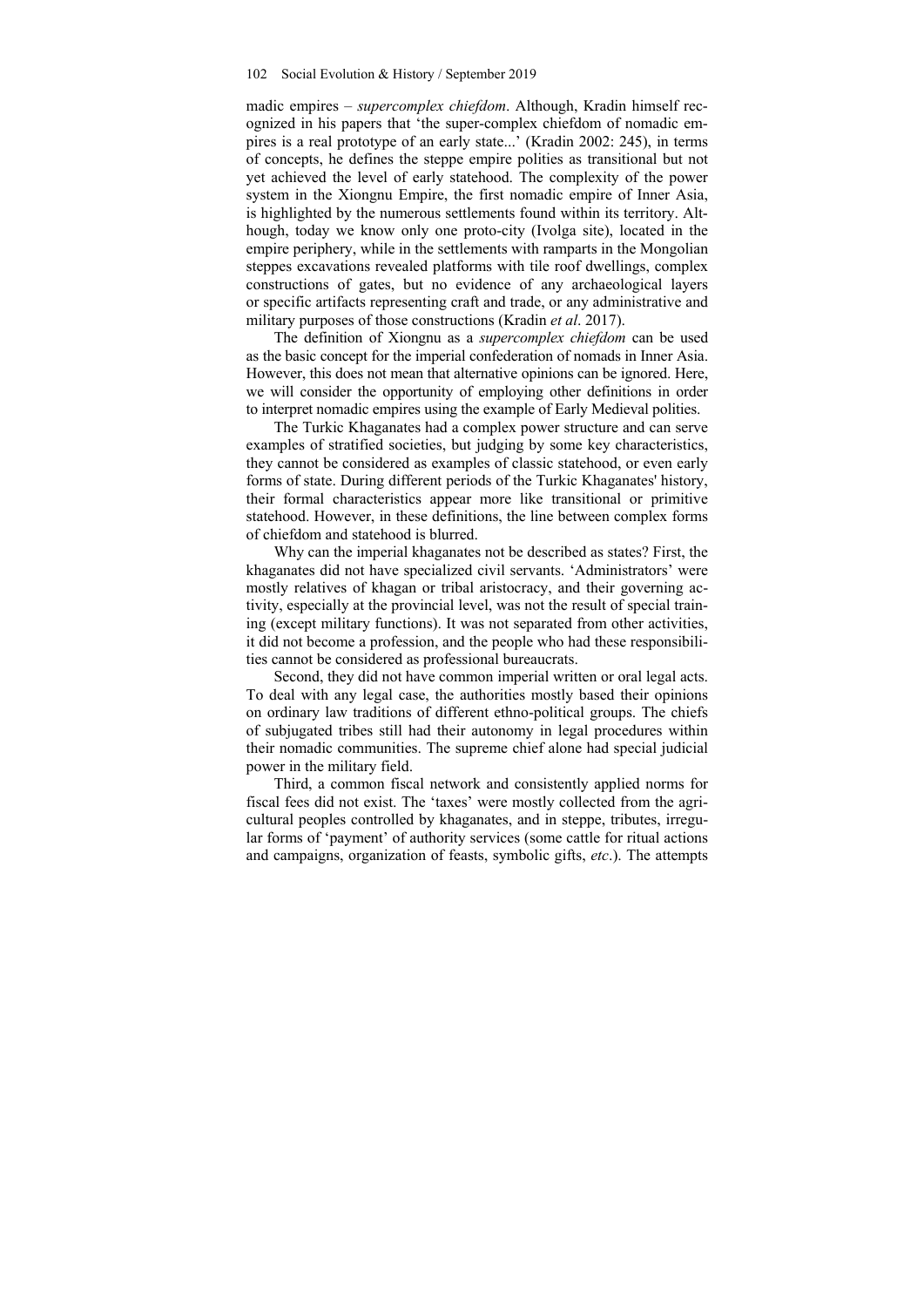to introduce some elements of regular fiscal taxes made by the Chinese and the Sogdians during the reign of Qilibi Khan caused social tensions in the steppe society and led to riots and open fighting against the Turkic power which resulted in Khaganate defeat and surrender to China. Similarly, the tribute and tax, the engagement of the Sogdians during the rule of Qapaghan Khaghan (Malov 1959: 20; Liu Mau-tsai 1958: 169–170) were some of the reasons for riots among dependent tribes in 714–716 which in turn caused a serious crisis in the Second Turkic Khaganate. The ruler did not have enough political means to bring them under regulation and control so both Qapaghan and Bilge Khagan with Kul-Tigin had to bring loyalty back with 'fire and sword.'

Comparing the basic elements of political culture in Turkic Khaganates demonstrates the typical chiefdoms traditions in the khaganate. The state institutions were limited and performed by a small number of executives. However, the Turkic polities of the middle of the sixth – first half of the eighth century surpassed the complex and maximum chiefdoms in complexity and population numbers. In Turkic Khaganates, there were dozens of tribal confederations and settled societies subjugated or integrated into the empire. The population of the Mongolian steppes and adjacent territories in the ancient and the Medieval periods varied from 800 thousand to 1.2–1.5 million people (Kradin 2002: 71–79; 2011b: 437), while in compound chiefdom the average was tens of thousands people. Larger societies existed but they did not compare to the nomadic empires in territory size. The control over the wide territories and numerous dependent polities surely needed a more complicated form of governing than that of a chiefdom.

The institutional aspect of imperial origin in khaganates was a military-hierarchical system. This system included decimal principle, discipline, subdivisions, commanders, separate armies, strategy of military actions and was at the same level of organizational complexity as armies of many agricultural state societies (kingdoms of Western Europe, early states of the Slavs and the Scandinavians, *etc*.). In contrast to the internal social relations, the military organization of the khaganate was the basic institution for supporting the nomadic polity (Klyashtorny 2003: 469–470). Only in comparison with the armies of the leading empire-civilizations (Rome, the Byzantine Empire, Iran, and China) can a difference be noted in tactical training, discipline, weapon variety, and the strategy of collective actions between nomads and agricultural states armies. But, the nomads could win a fair fight even against the armies of these world-system centers (the semi-periphery military advantage of more complicated societies is a separate topic). It is evident, that in its structure the power in Turkic Khaganates did not have all the characteristics of statehood but was at the *chiefdoms* level of political integration in its complexity.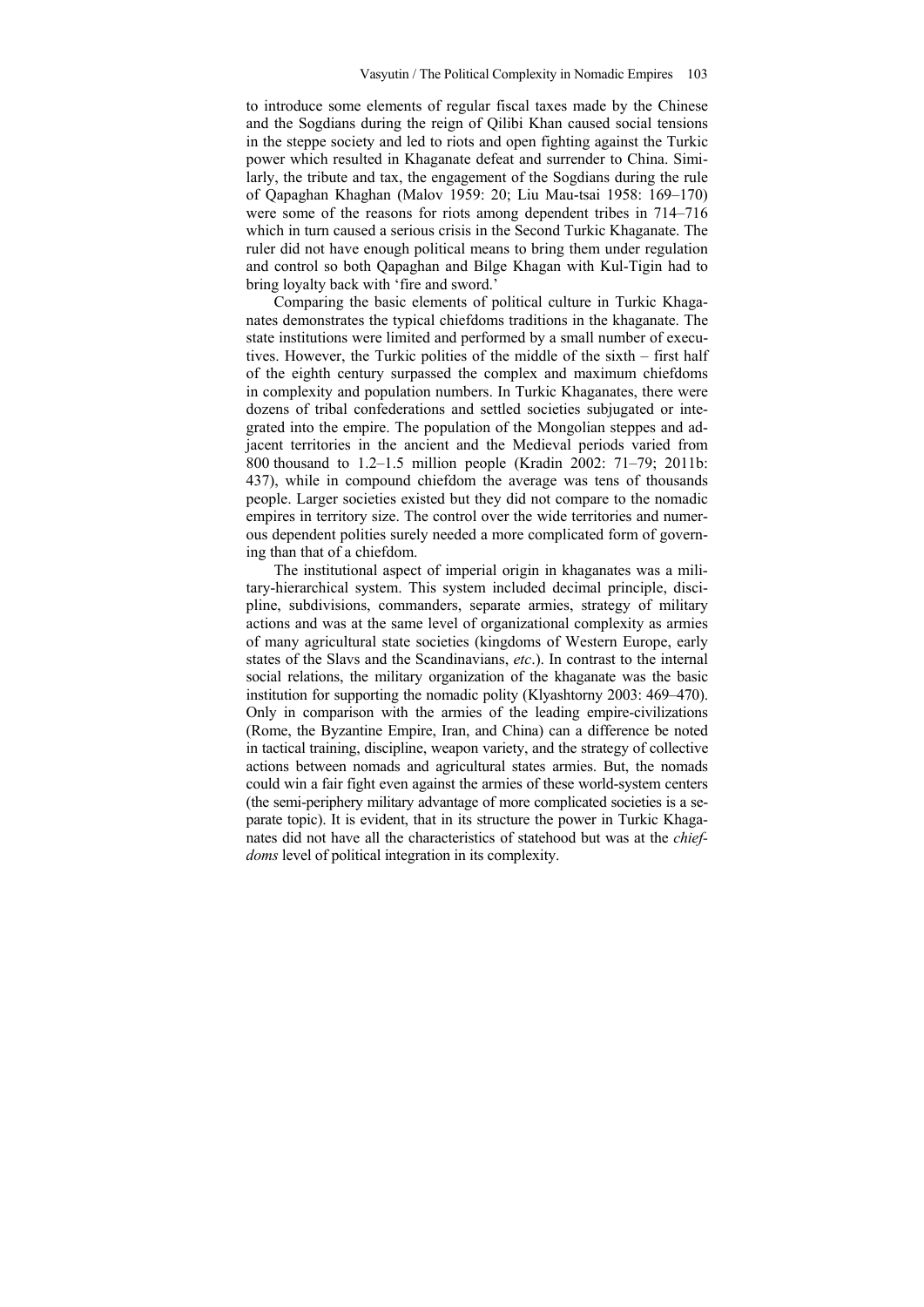#### **ANALOGUES AND ALTERNATIVES**

Political anthropology presents a wide range of concepts to evaluate different power systems – different types of chiefdom and states, analogues and alternatives to chiefdoms and states (Claessen and Skalnik 1981; Claessen and Velde 1987; Claessen 1989, 1991, 2010, 2011, 2014; Carneiro 1981, 1992; Earle 1987, 1997, 2011; Kradin 1995, 2009; Bondarenko 2001, 2005, 2006, 2008, 2011; Bondarenko, Grinin, and Korotayev 2006; Grinin 2006, 2008, 2009, 2011; Grinin and Korotaev 2011; Skalnik 2009, 2011, *etc.*), which allows a choice between various theories to evaluate the Turkic Khaganates. Some current researchers rely on *multilinearity* (*nonlinearity*) of politogenesis and a variety of political structural forms. A state is not alone at the top of the political development, as history shows examples of no less complicated forms of political existence without clear attributes of state institutions. Such polities are usually identified as *analogues* or alternatives to a state (Bondarenko 2001, 2005, 2006, 2008, 2011; Bondarenko, Grinin, and Korotayev 2006; Grinin 2006, 2008, 2009, 2011; Grinin and Korotaev 2011). Some researchers suggest more specific terms for complicated hierarchic formations, like, for example, a *homoarchy* (Bondarenko 2005, 2006, 2011).

*Multilinearity* can be observed in the political history of Turkic Khaganates. The Great Turkic Khaganate was the largest empire in the territory after the Mongolian empire. Compared to Genghis Khan's system, the power in the khaganate was less structured and lacked a common ruling system (the Western part of the khaganate developed autonomously). The internal conflicts between Ashina clan members appeared relatively early, leading to internal struggle and the division of the khaganate into two separate polities. In neo-evolutionalist terms, the First Turkic Khaganate can be defined as an *imperial-xenocratic homoarchic structured alternative to a state*. Taking into account more developed governing activities in the khagan's lands with agricultural and city populations (urban areas in Eastern Turkestan and Zhetysu) one can speak about a territory division according to the complexity of power organization in the empire. State institutions existed only in the agricultural area of empire. Political institutes did not change in the steppe part of the khaganate. This form can be described as a *marginal* (*marginal-peripheral*) state (this model can be included in the concept of *situational state* as defined by Anatoly M. Khazanov [1984]). In the khaganate center transitional political and socio-cultural activities predominated. In the provinces, where the central power was represented by *shads* and *tutuks* who mostly interacted with tribal chiefs and leaders of large tribal confederations, the need of the state activities was low.

The Eastern Turkic Khaganate was changing to become more complicated. The main factor in the transformation of the Eastern Turkic Khaganate was the Chinese and Sogdian communities on the empire territory.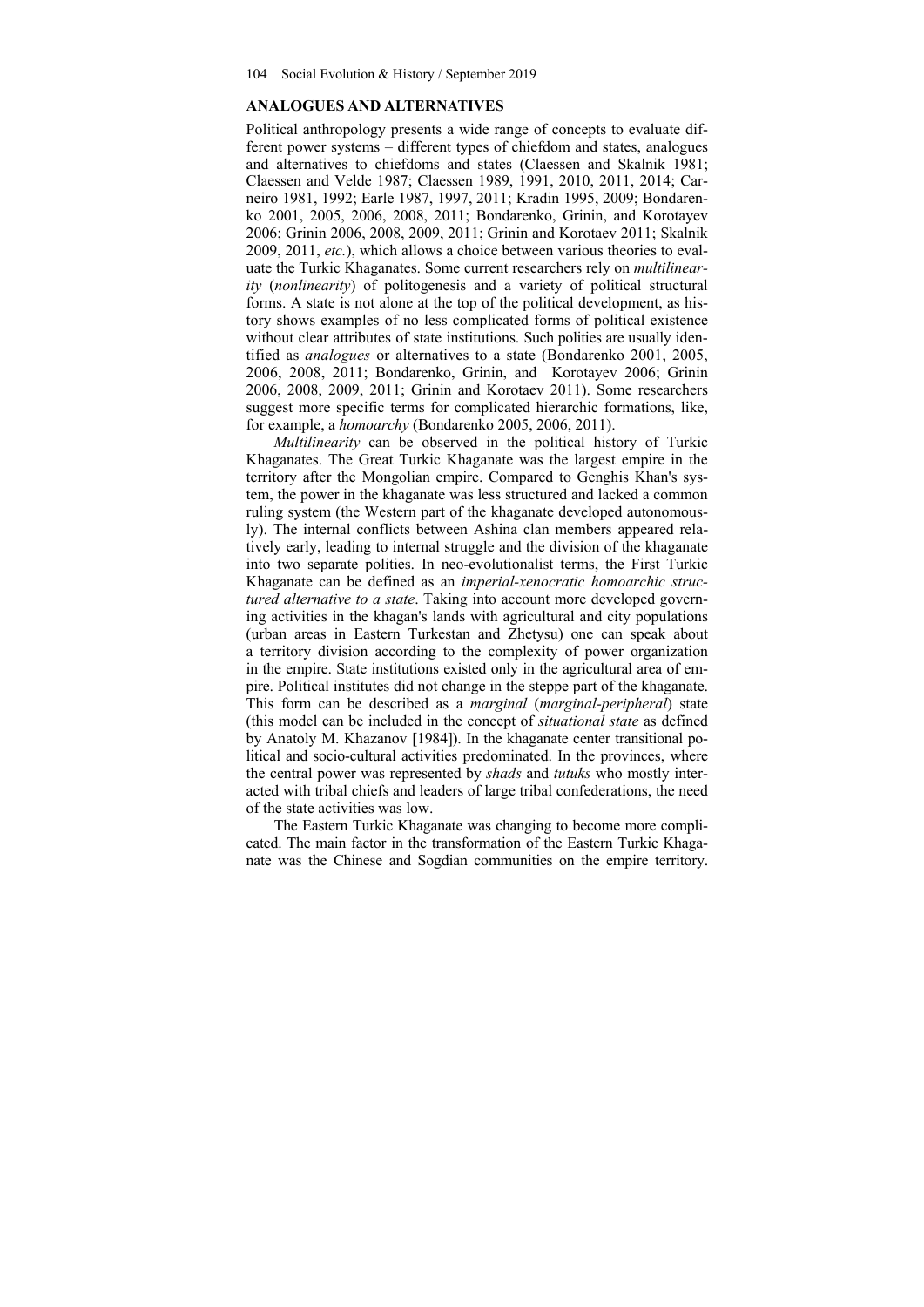As mentioned above in reference to the purchase of 80 thousand Chinese people by Tan'g emperor Taizong from the Turks while a big part of the Han people who were against Tan'g stayed in the steppe. When the Turks were defeated in 630 and surrendered to Tan'g empire, Samarkand and Bukhara Diaspora members overpassed the Chinese border. The Bukhara Diaspora alone consisted of 5 thousand families (Klyashtorny 1964: 119).

It was an active political actor in Eastern Asia but it could not compete with a new powerful empire in China (Tan'g empire). An attempt to adapt the nomadic semi-periphery to the growing economic and military power of China by means of complicating political activity (engagement of settled community members to govern) showed that this political system of the Turk was not ready to overcome the threshold of complexity (Vasyutin 2015b: 398). The political hierarchies of this khaganate can be defined as an analogue to the maximum *chiefdoms* of the agricultural people.

Many nomadic peoples experienced multi-directional processes in their history (growing, decline, stagnation, crisis, *etc*.). The Second Turkic Khaganate (689–744/745) is an example of such trends and processes. After Qapaghan-Khagan's failure to create a huge empire comprising Eastern Turkestan, Dzungaria, Zhetysu, Sayan-Altai, the land bordering with Tan'g dynasty in the South from Goby, Ordos, and other territories in the Eastern Khaganate, the military and political resources and energy of Bilge-Khagan, Kul-Tigin, and Tonyukuk were mostly directed towards the subjugation of the rebellious tribes and the appeasement of the steppe and not towards the development of the khaganate into a more complex structure, though the Turks did not loss the potential (Bilge-khagan's wish to build a city and spread Buddhism among the nomads was attributed to a counselor). In this case, the trend towards an *imperial-xenocratic* model with marginal-peripheral statehood was replaced by the one towards a smaller polity, which was a pre-state hierarchical tribal confederation using military-administrative control and fiscal collections from the subjugated population and which existed until the first conflicts inside the governing clan (Vasyutin 2015b: 400–405).

Taking into account the *mobility* of the nomadic political system, multidirectional trends towards both complication (control of the transit trading, subjugation of the agricultural people or military-political control of settled populations) and simplification (division of the empire into several parts, subjugation of the Chinese elites, disorganization of power as a result of riots and external aggressions). With such dynamic changes, the ruling system in the Turkic Khaganates at different stages of its development could be described as ranging from tribal union confederation and nomadic analogue of *compound chiefdom* to a *homoarchic alternative* to a state. The loss of nomadic staff control over the tribes or a decline of empire led to hierarchical structures (Bondarenko 2006: 164–166, 168–169), until a new nomadic empire would emerge in the steppe.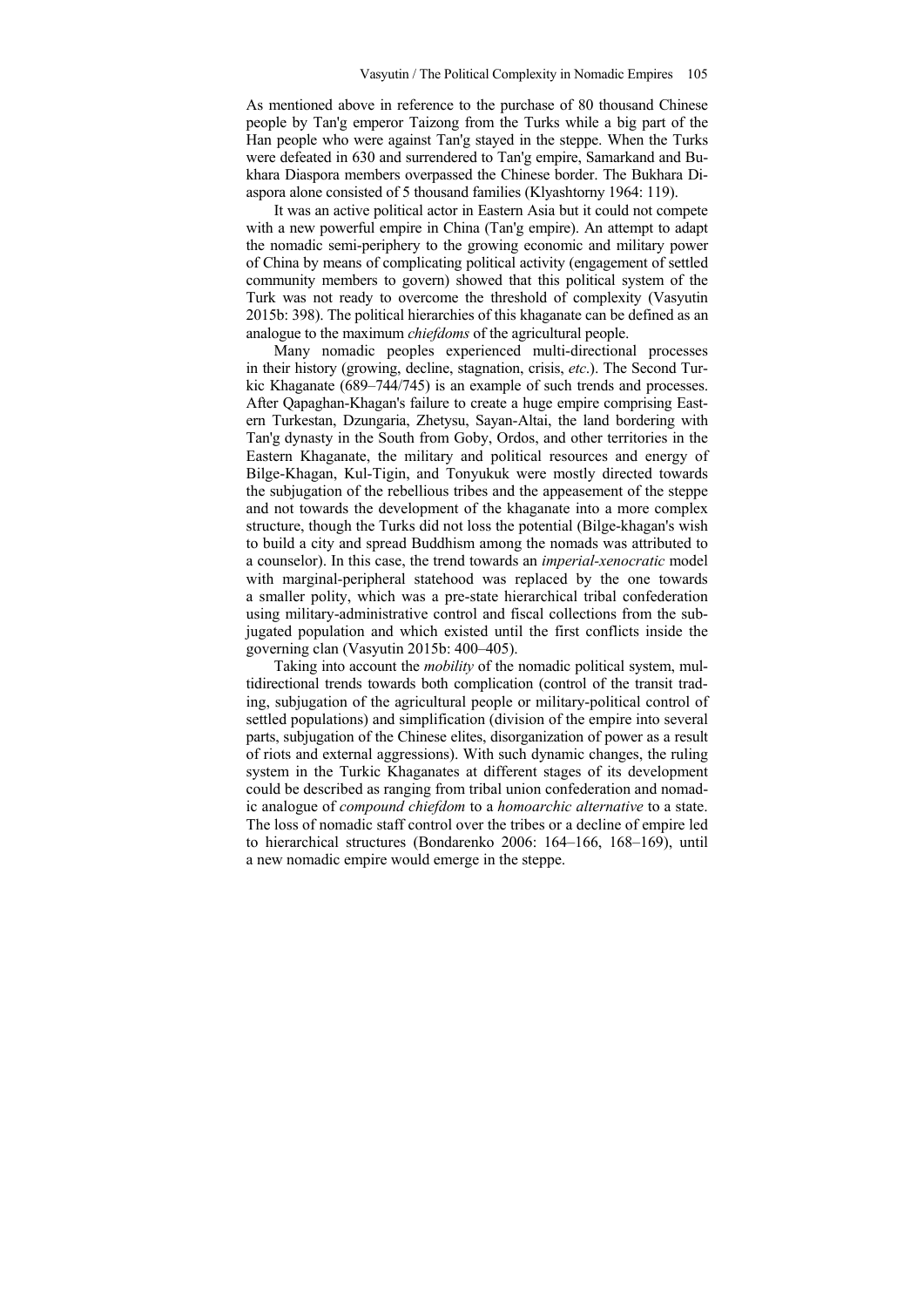The Uyghur Khaganate experienced a more stable trend of increasing complexity. The building of cities and fortresses (the hierarchy of settlements included a capital city, regional cities, staffs, fortresses, trading and market development in Mongolia, conversion to Manichaeism and its spread among common people, the creation of a hierarchic governing system, tax collection from nomads – all this definitely shows a transformation of the Uyghur Empire into an *early state*. The further development of the khaganate includes traditional forms of statehood. But this process failed to be completed by the time when the Uyghurs were defeated by the Kirghiz, which is why the transitional state forms remained (Vasyutin 2015b: 405–414).

As mentioned above, the Liao Empire with Yuan represents the most complicated development of Inner Asia nomadic polities. The Khitan Empire, which included wide territories with settled people and nomadic populations (Bohai, North-Eastern China, the lands in the South and North from Goby) and which experienced several political transformations at the early tenth century, the Khitan union was a confederation of nomadic chiefdoms and tribes. Conquest and power centralization led first to the creation and development of a dual system which in its turn led to the establishment of traditional statehood institutions based on the synthesis of Khitan political activities and Chinese political culture (Kradin and Ivliev 2014: 224– 248). In my opinion, a complete establishment of a state occurred during the rule of Shengzong and Xingzong. These transformations resulted in a complex political changes in the Liao Empire, which was a typical *settled empire* with a traditional state governing system on the territory of the Southern administration and a peculiar *transitional* form of a state system including *tribal* confederations and *chiefdoms* in its structure inside the Northern administration (Vasyutin 2015b: 414–415, 424–425).

Finally, the political anthropology and concept system of this research allow us to outline the solutions for the debated points regarding the evaluation of Inner Asian nomadic empire institutions in the Early Middle Ages. The key solution is to use such definitions as nomadic *analogues* of chiefdoms, *homoarchic* alternatives to a state in the Turkic and Uyghur Khaganates history, and early stages of the Liao empire development. These are model types and they do not limit a researcher to strict definitions of terms like *supercomplex chiefdom* or *early state* which allow for various interpretations but do not provide a clearer understanding of the system complexity level according to the elaborated scale of political integration types and the models of related political structure.

#### **CONCLUSION: TYPES OF INNER ASIAN NOMADIC EMPIRES**

This section presents two basic models of nomadic empires typology. The first model is related to the traditional super-tribal military-political un-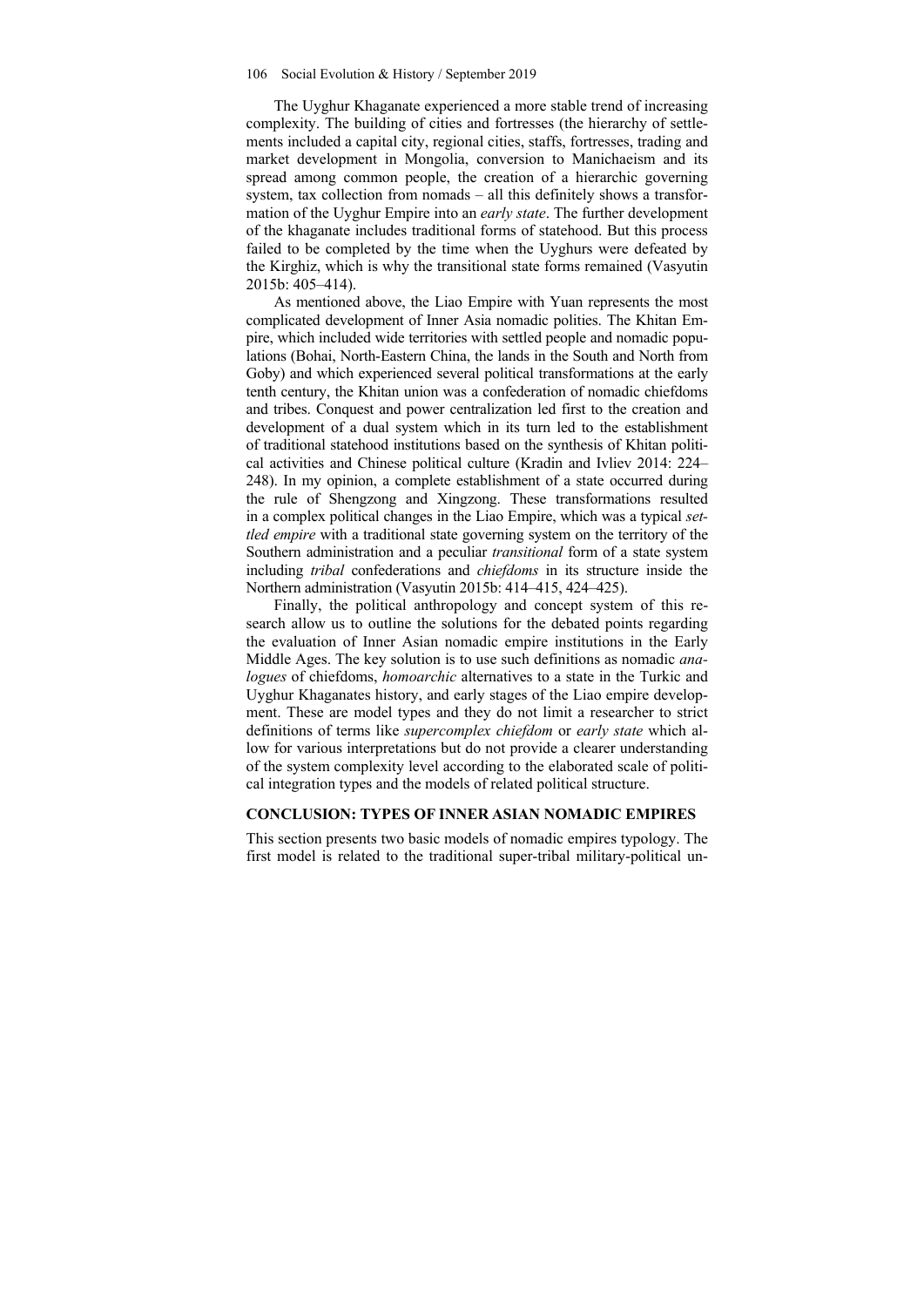ions of nomads, controlling the steppe territory and some adjoining enclaves of agricultural people. It can be described as a *traditional* or *classic* model, and describes two sub-types. The first subtype is presented by *imperial-xenocratic analogues of agricultural complex chiefdom and homoarchic* structures. The genesis of such empires is a result of the subjugation by other consolidated tribal groups of nomads and the creation of an imperial ethno-political hierarchy. The practical tasks of governing the steppe communities forced the elites to form territorial governing organs (center and wings). The typical principles of further functioning of the described imperial formations are mostly based on the sacral power of political leader, military subordination, and discipline. *Prestigious economy* – a certain mechanism of consolidation of imperial prelacy and chiefs around the supreme leader at the expense of the resource-using of the biggest civilization in Eastern Asia (China) and mostly controlling the subjugated tribes. The controlled lands with agricultural populations outside the steppe (some oases in Eastern Turkestan, agricultural colonies in Ordos, settled communities in Southern Siberia) and settled communities in the territory of Mongolia do not change the *xenocratic* character of imperial integration since their resources can be compared to the economic, military-political, and cultural potential of China. The Eastern Turkic Khaganate was a historical example of such a model.

A more complicated option of the primary model (the second subtype) is a steppe imperial state model. In the history of Inner Asian nomadic empire, such an empire in the steppe territory appeared only once. This was the Uyghur khaganate where along with the significant import of silk and coins from China an inner nomadic-settled economy developed, with a fiscal system and a relevant power system.

The second model can be defined as *secondary* or *conquest* (definition of N. N. Kradin [2003]). The empires of this type were large and covered steppe territories with military and political control of large territories with settled population or direct governance of these territories. In the conquest model, the political elites have income not only from invasions, tribute, and gifts from distant settled populations, but also from collecting tax and fee from conquered agricultural population. As in the case of the first model, two sub-types of conquest empires can be defined. In the first case (*conquest imperial-xenochratic* model) the political center of the empire stayed in the steppe but to solve the governing tasks it needed a military-administrative system copying the political centers on the remote sufficiently large and important territories, and tribute-fiscal policy on the conquered territories.

The First Turkic Khaganate serves an example of the first subtype, since it conquered territories from Manchuria to the Black Sea with a large number of settled populations in Central Asia, the Caucasus, for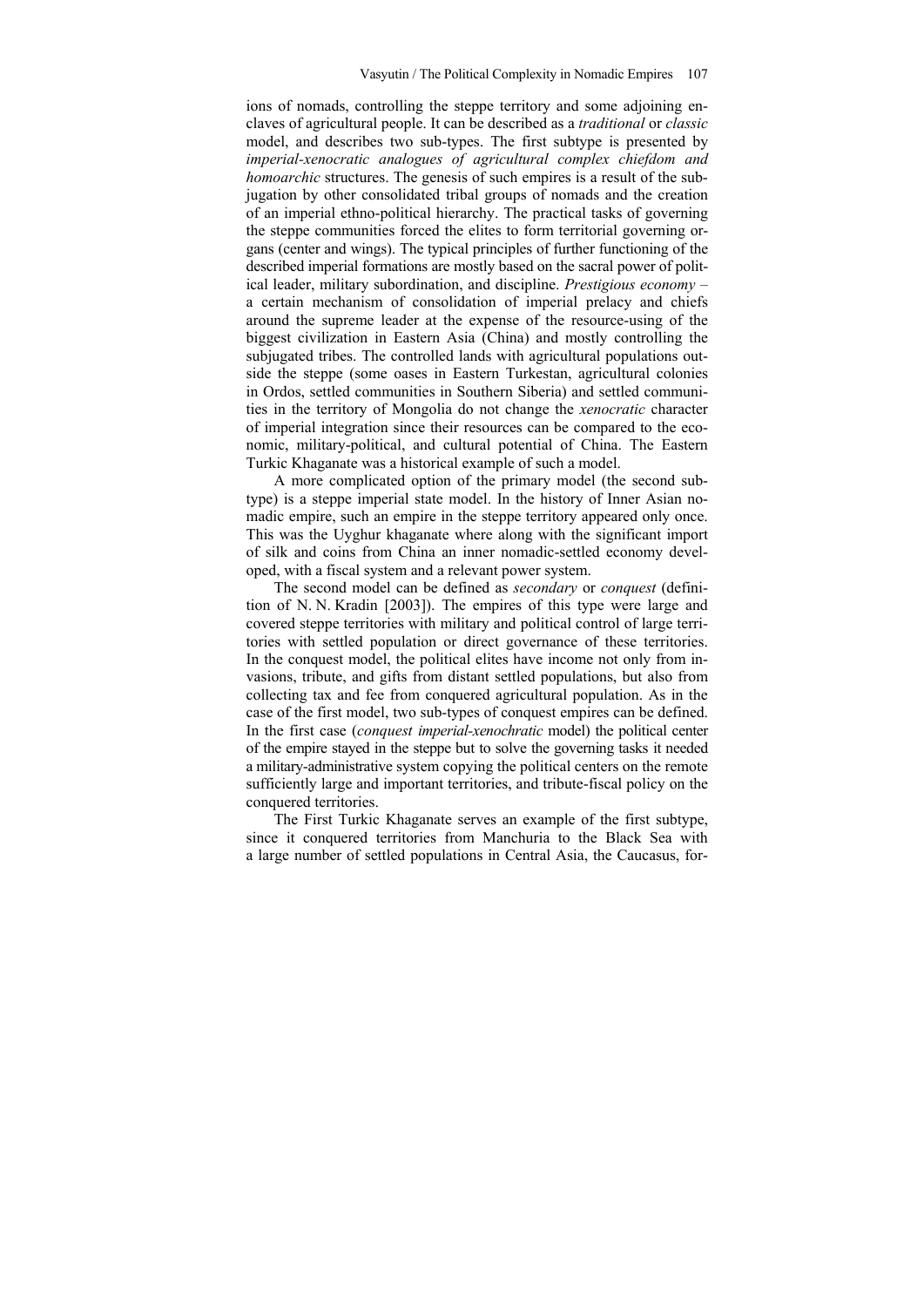est-steppe and sub-taiga zones of Siberia. During the Second Turkic Khaganate, Qapaghan-Khagan tried to recreate a conquered empire but after his death the elite chose a way of development close to the traditional model with extremely limited xenochratic tasks towards China. The first subtype was in the Liao Empire during Abaoji, Deguang, and Wuyu (the first half of the tenth century) and the Mongolian mega-empire before ulus states.

The second subtype of conquest nomadic empires was marked by moving the political center to the territory of settled civilizations and the progressive transformation of political institutions of nomads into a traditional state with fiscal action towards agricultural-urban population and in an adapted form to nomads. The example of a typical conquest imperial-state formation or nomadic-settled state was Liao dynasty in the second half of the tenth – beginning of the twelfth century and Yuan empire.

It should be noted that my version of the two basic models of nomadic empires as well as the general typology of political system in Eurasian nomads (Vasyutin 2003, 2010) has format of 'ideal type.' The forms of power organization and ways of political adaptation in nomads both in different and quite similar natural-climatic and social-cultural conditions could be both quite similar and very different.

#### **REFERENCES**

- Barfield, T. 1989. *The Perilous Frontier: Nomadic Empires and China, 221 BC to AD 1757*. Cambridge: Blackwell.
- Barfield, T. 2000. The Shadow Empires: Imperial State Formation along the Chinese-Nomad Frontier. In Sinopoli, C., D'Altroy, T., Morrision, K., and Alcock, S. (eds.), *Empires* (pp. 10–41). Cambridge: Cambridge University Press.
- Barfield, T. 2011. Something New Under the Sun: The Mongol Empire's Innovations in Steppe Political Organisations and Military Strategy. In Enkhtuvshin, B. (ed.), *Nomadic Civilizations in Cross Cultural Dialogue* (pp. 93–104). Ulaanbaatar: International Institute for the Study of Nomadic Civilizations.
- Biran, M. (ed.) 2015. *Nomads as Agent of Cultural Change: The Mongols and Their Eurasian Predecessors*. Honolulu: University of Hawai'i Press.
- Bondarenko, D. M. 2001. *Pre-Imperial Benin. Formation and Evolution of the System of Social and Political Institutions.* Moscow: Institute for African Studies of the Russian Academy of Sciences; Centre for Civilisational and Regional Studies of the Russian Academy of Sciences. *Original in Russian* (Бондаренко, Д. М. *Доимперский Бенин. Формирование и эволюция системы социально-политических институтов*. Москва: Институт Африки РАН; Центр цивилизационных и региональных исследований РАН).
- Bondarenko, D. M. 2005. A Homoarchic Alternative to the Homoarchic State: Benin Kingdom of the 13th – 19th Centuries. *Social Evolution and History* 4 (2): 18–88.
- Bondarenko, D. M. 2006. Homoarchy as a Principle of Social-political Organization (The Problem Settling and Introduction of Concept). In Grinin, L. E.,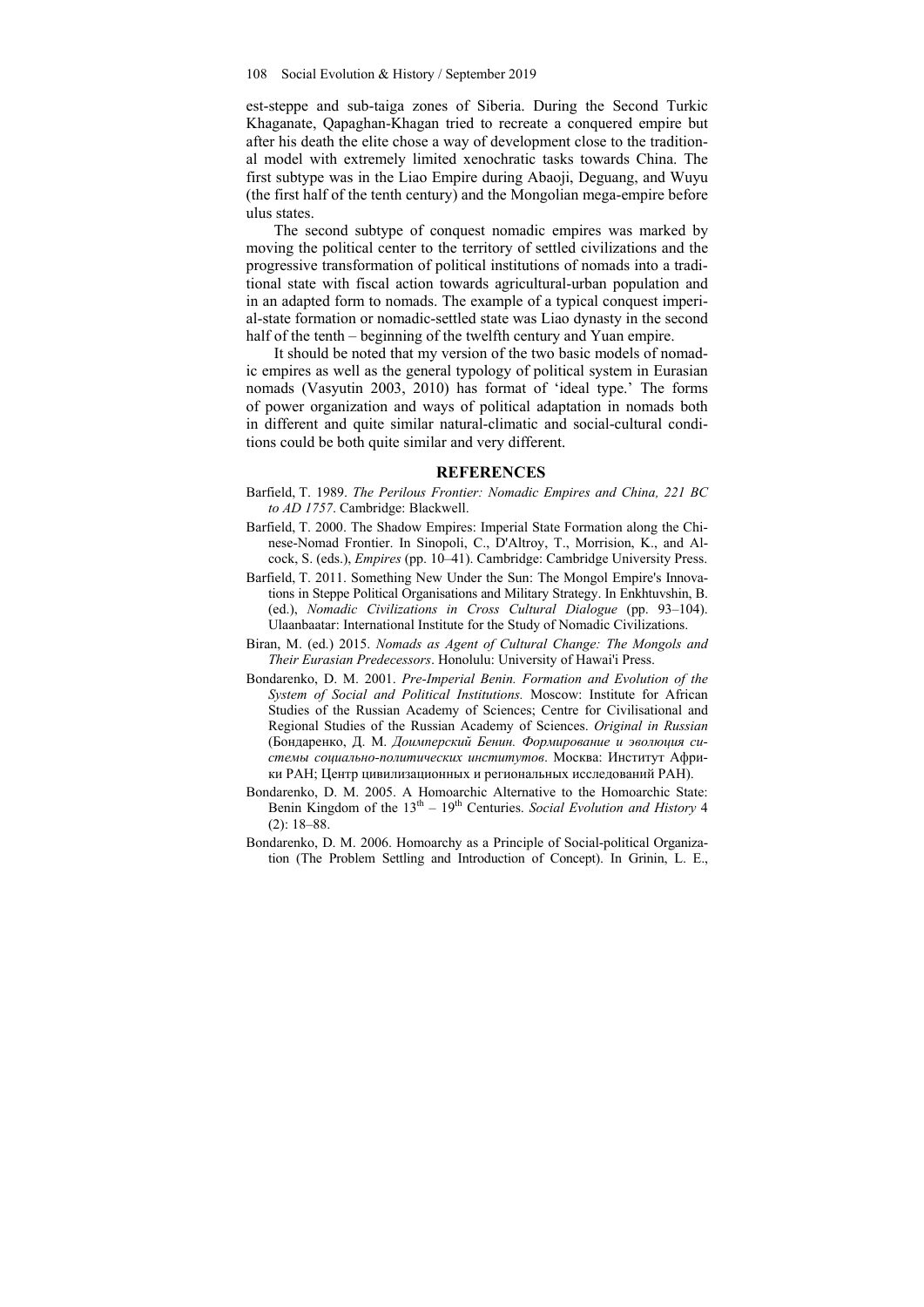Bondarenko, D. V., Kradin, N. N., and Korotaev, A. V. (eds*.)*, *The Early State, Its Alternatives and Analogues* (pp. 164–183). Volgograd: Uchitel. *Original in Russian* (Бондаренко, Д. М. Гомоархия как принцип политической организации (постановка проблемы и введение понятия). *Раннее государство, его альтернативы и аналоги* (c. 164–183) / Ред. Гринин, Л. Е., Бондаренко, Д. М., Крадин, Н. Н., Коротаев, А. В.. Волгоград: Учитель).

- Bondarenko, D. M. 2008. Kinship, Territoriality and the Early State Lower Limit. *Social Evolution and History* 7 (1): 19–53.
- Bondarenko, D. M. 2011. 'Homologous Series' of Social Evolution and Alternatives to the State in World History (An Introduction). In Kradin, N. N., Korotayev, A. V., and Bondarenko, D. M. (eds.), *Alternatives of Social Evolution*  (pp. 335–345). 2nd ed. Saarbrükken: Lambert Academic Publishing**.**
- Bondarenko, D. M., Grinin, L. E., and Korotayev, A. V. 2006. Alternatives of Social Evolution. In Grinin, L. E., Carneiro, R. L., Bondarenko, D. M., Kradin, N. N., and Korotayev, A. V. (eds.), *The Early State, Its Alternatives and Analogues* (pp. 15–36). Volgograd: Uchitel. *Original in Russian* (Бондаренко, Д. М., Гринин, Л. Е., Коротаев А. В. Альтернативы социальной эволюции. *Раннее государство, его альтернативы и аналоги* (с. 15–36) / Ред. Гринин, Л. Е., Бондаренко, Д. М., Крадин, Н. Н., Коротаев, А. В. Волгоград: Учитель).
- Bichurin, N. Yu. 1950. *Collected Information about the Peoples Inhabiting Middle Asia in Ancient Times*. Vol. 1. Moscow – Leningrad: Acad. of Sciences USSR Press. *Original in Russian* (Бичурин, Н. Я. *Собрание сведений о народах, обитавших в Средней Азии в древние времена*. Т. I. Москва – Ленинград: Издательство АН СССР).
- Carneiro, R. 1981. The Chiefdom as Precursor of the State. In Jones, G., and Kautz, R. (eds.), *The Transition to Statehood in the New World* (pp. 37–79). Cambridge: Cambridge University Press.
- Carneiro, R. 1992. The Calusa and the Powhatan, Native Chiefdoms of North America. *Reviews in Anthropology* 21: 27–38.
- Claessen, H. J. M. 1989. Evolutionism in Development: Beyond Growing Complexity and Classification. In Gingrich, A., Haas, S., Haas, S., and Paleczek, G. (eds.), *Kinship, Social Change and Evolution* (pp. 231–247)*.* Horn-Wien: Verlag Ferdinand Berger & Söhne.
- Claessen, H. J. M. 1991. State and Economy in Polynesia In Claessen, H. J. M., and van de Velde, P. (eds.), *Early State Economics* (pp. 291–325). New Brunswick & London: Transaction Publishers.
- Claessen, H. J. M. 2010. On Early States Structure, Development, and Fall. *Social Evolution & History* 9 (1): 3–51.
- Claessen, H. J. M. 2011. On Chiefs and Chiefdoms. *Social Evolution and History* 10 (1): 5–26.
- Claessen, H. J. M. 2014. From Incidental Leaders to Paramount Chiefs: The Evolution of Socio-Political Organization. *Social Evolution & History* 13 (1): 3–41.
- Claessen, H. J. M., and Skalnik, P. (eds.) 1981. *The Study of the State*. The Hague: Mouton.
- Claessen, H. J. M., and dе Velde, P. V. (eds.) 1987. *Early State*. Leiden: Brill.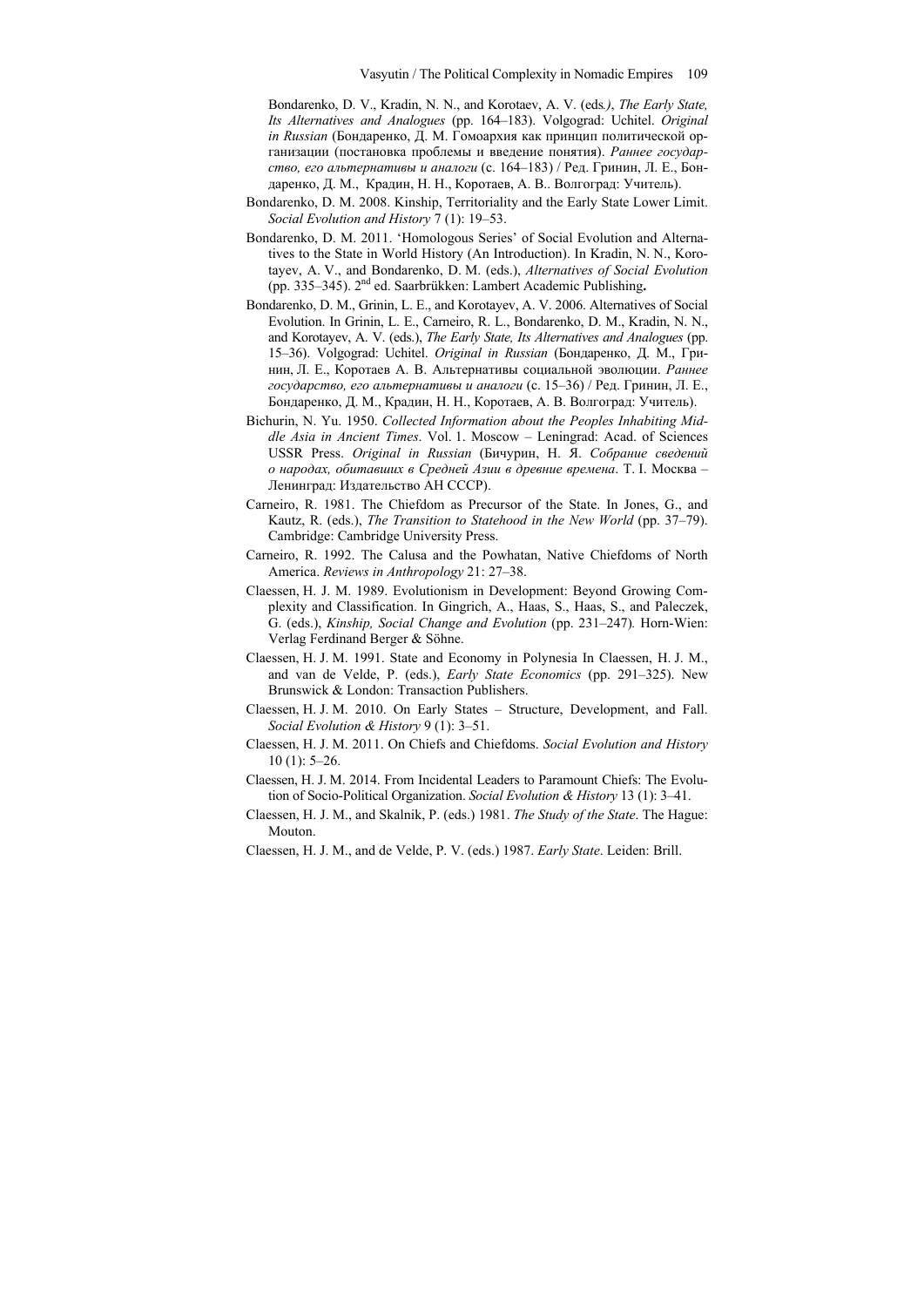- 110 Social Evolution & History / September 2019
- Di Cosmo, N. 1999. State Formation and Periodization in Inner Asian History. *Journal of World History* 10 (1): 1–40.
- Di Cosmo, N. 2002. *Ancient China and its Enemies: The Rise of Nomadic Power in East Asian History*. Cambridge: Cambridge University Press.
- Di Cosmo, N. 2011. Ethnogenesis, Coevolution and Political Morphology of the Earliest Steppe Empire: the Xiongnu Question Revisited. In Brosseder, U., and Miller, B. (eds.), *Xiongnu Archaeology: Multidisciplinary Perspectives of the First Steppe Empire in Inner Asia* (pp. 35–48) (Bonn Contributions to Asian Archaeology, Vol. 5). Bonn: Rheinische Friedrich-Wilhelms-Universitat Bonn.
- Earle, T. 1987. Chiefdoms in Archaeological and Ethnohistorical Perspective. *Annual Review of Anthropology* 16: 279–308.
- Earle, T. 1997. *How Chiefs Come to Power: The Political Economy in Prehistory*. Stanford, СA: Stanford University Press.
- Earle, T. 2011. Chiefs, Chieftaincies, Chiefdoms, and Chiefly Confederacies: Power in the Evolution of Political Systems. *Social Evolution & History* 10 (1): 27–54.
- Golden, P. B. 1982. Imperial Ideology and the Sources of Political Unity amongst the Pre-Činggisid Nomads of Western Eurasia. *Archivum Eurasiae Medii Aevi*  2: 37–76.
- Golden, P. B. 1992. *An Introduction to the History of the Turks Peoples: Ethnogenesis and State Formation in Medieval and Early Modern Eurasia and the Middle East*. Wiesbaden: Otto Harrassowitz.
- Golden, P. B. 2001. *Ethnicity and State Formation in Pre-Činggisid Turks Eurasia.* Bloomington: Indiana University, Department of Central Eurasian Studies.
- Grinin, L. E. 2006. The Early State and its Analogues. In Grinin, L. E., Bondarenko, D. V., Kradin, N. N., and Korotaev, A. V. (eds.), *The Early State, Its Alternatives and Analogues* (pp. 85–163). Volgograd: Uchitel. *Original in Russian* (Гринин, Л. Е. Раннее государство и его аналоги. *Раннее государство, его альтернативы и аналоги* (c. 85–163) / Под ред. Гринина, Л. Е., Бондаренко, Д. М., Крадина, Н. Н., Коротаева, А. В. Волгоград: Учитель).
- Grinin, L. E. 2008. Early State, Developed State, Mature State: The Statehood Evolutionary Sequence. *Social Evolution & History* 7 (1): 67–81.
- Grinin, L. E. 2009. The Pathways of Politogenesis and Models of the Early State Formation. *Social Evolution & History* 8 (1): 92–132.
- Grinin, L. E. 2011. Complex Chiefdom: Precursor of the State or Its Analogue? *Social Evolution & History* 10 (1): 234–275.
- Grinin, L. E., and Korotaev, A. V. 2011. Chiefdoms and Their Analogues: Alternatives of Social Evolution at the Societal Level of Medium Cultural Complexity. *Social Evolution & History* 10 (1): 276–335.
- Khazanov, A. M. 1981. The Early State Among the Eurasian nomads. In Claessen, H. J. M., and Skalnik, P. (eds.), *The Study of the State* (pp. 156–173). The Hague, *etc*.: Mouton.
- Khazanov, A. M. 1984. *Nomads and the Outside World*. Cambridge: Cambridge University Press.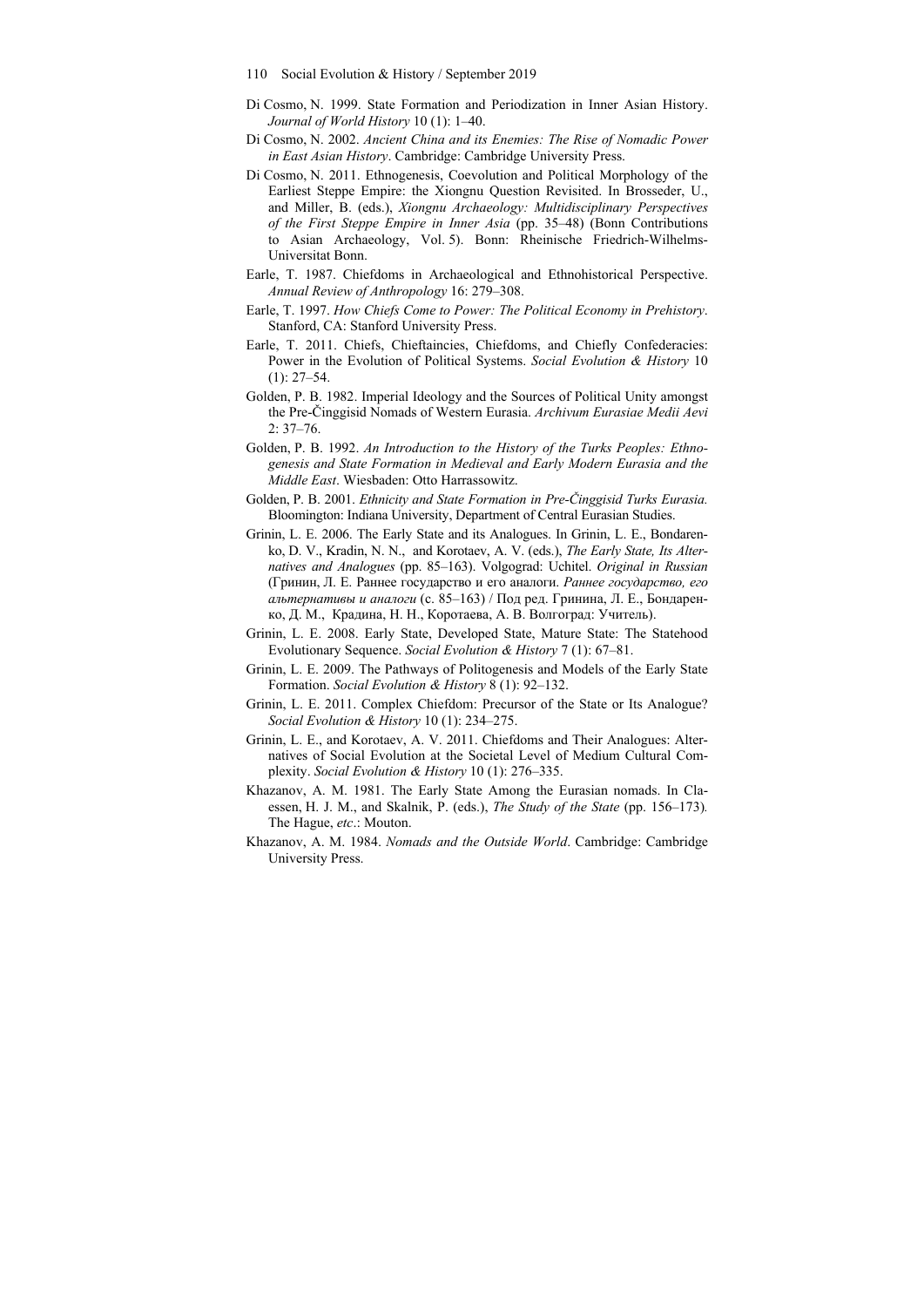- Khazanov, A. M. 2010. Review of David Sneath, The Headless State: Aristocratic Orders, Kinship Society, and the Misrepresentation of Nomadic Inner Asia. *Social Evolution & History* 9 (2): 206–208.
- Klyashtorny, S. G. 1964. *Ancient Turks Runic Inscriptions as a Source for the History of Central Asia.* Moscow: Nauka. *Original in Russian* (Кляшторный, С. Г. *Древнетюркские рунические памятники как источник по истории Средней Азии*. Москва: Наука).
- Klyashtorny, S. G. 2003. *History of Central Asia and Runic Inscriptions*. Saint Petersburg: Faculty of Philosophy of Saint Petersburg State University. *Original in Russian* (Кляшторный, С. Г. *История Центральной Азии и памятники рунического письма*. Санкт-Петербург: Филологический факультет Санкт-Петербургского государственного университета).
- Klyashtorny, S. G. 2010. *Runic Inscriptions of Uyghur Khaganate and History of Eurasian Steppes*. Saint Petersburg: Izdatelstvo 'Petersburgskoye vostokovedeniye'. *Original in Russian* (Кляшторный, С. Г. *Рунические памятники Уйгурского каганата и история евразийских степей*. Санкт-Петербург: Издательство «Петербургское востоковедение).
- Klyashtorny, S. G., and Savinov, D. G. 2005. *Steppe Empires of Ancient Eurasia*. Saint Petersburg: Faculty of Philosophy of Saint Petersburg State University. *Original in Russian* (Кляшторный, С. Г., Савинов, Д. Г. *Степные империи древней Евразии*. Санкт-Петербург.: Филологический факультет Санкт-Петербургского государственного университета).
- Klyashtorny, S. G., and Sultanov, T. I. 2009. *The States and Nations of Eurasian Steppes from the Ancientry to the Modern Age*. Saint Petersburg: Petersburgskoye vostokovedeniye. *Original in Russian* (Кляшторный, С. Г., Султанов, Т. И. *Государства и народы евразийских степей от древности к новому времени*. Санкт-Петербург: Петербургское востоковедение).
- Kradin, N. N. 1992. *Nomadic Societies*. Vladivostok: Dalnauka*. Original in Russian* (Крадин Н. Н. *Кочевые общества*. Владивосток: Дальнаука).
- Kradin, N. N. 1995. Chiefdoms: Contemporary Studies and Problems. In Popov, V. A. (ed.), *Early Forms of Political Organizations* (pp. 11–61). Moscow: Vostochnaya literatura. *Original in Russian* (Крадин, Н. Н. Вождество: современное состояние и проблемы изучения. *Ранние формы политической организации* / Под ред. Попова, В. А. (c.11–61). М.: Восточная литература).
- Kradin, N. N. 2002. *The Xiongnu Empire*. Moscow: Logos. *Original in Russian* (Крадин, Н. Н. *Империя хунну*. М.: Логос).
- Kradin, N. N. 2003. Nomadic Empires: Origins, Rise, Decline. In Grinin, L. E., Bondarenko, D. M., and Barfield, T. (eds.), *Nomadic Pathways in Social Evolution* (pp. 73–87). Moscow: Center of Civilizational Studies.
- Kradin, N. N. 2006. Archaeological Criteria of Civilization. *Social Evolution & History* 5 (1): 89–108.
- Kradin, N. N. 2008. Structure of Power in Nomadic Empires of Inner Asia: Anthropological Approach. In Grinin, L. E., Belyaevб D. D., and Korotayev, A. V. (eds.), *Hierarchy and Power in the History of Civilizations: Ancient and Medieval Cultures* (pp. 98–125). Moscow: URSS.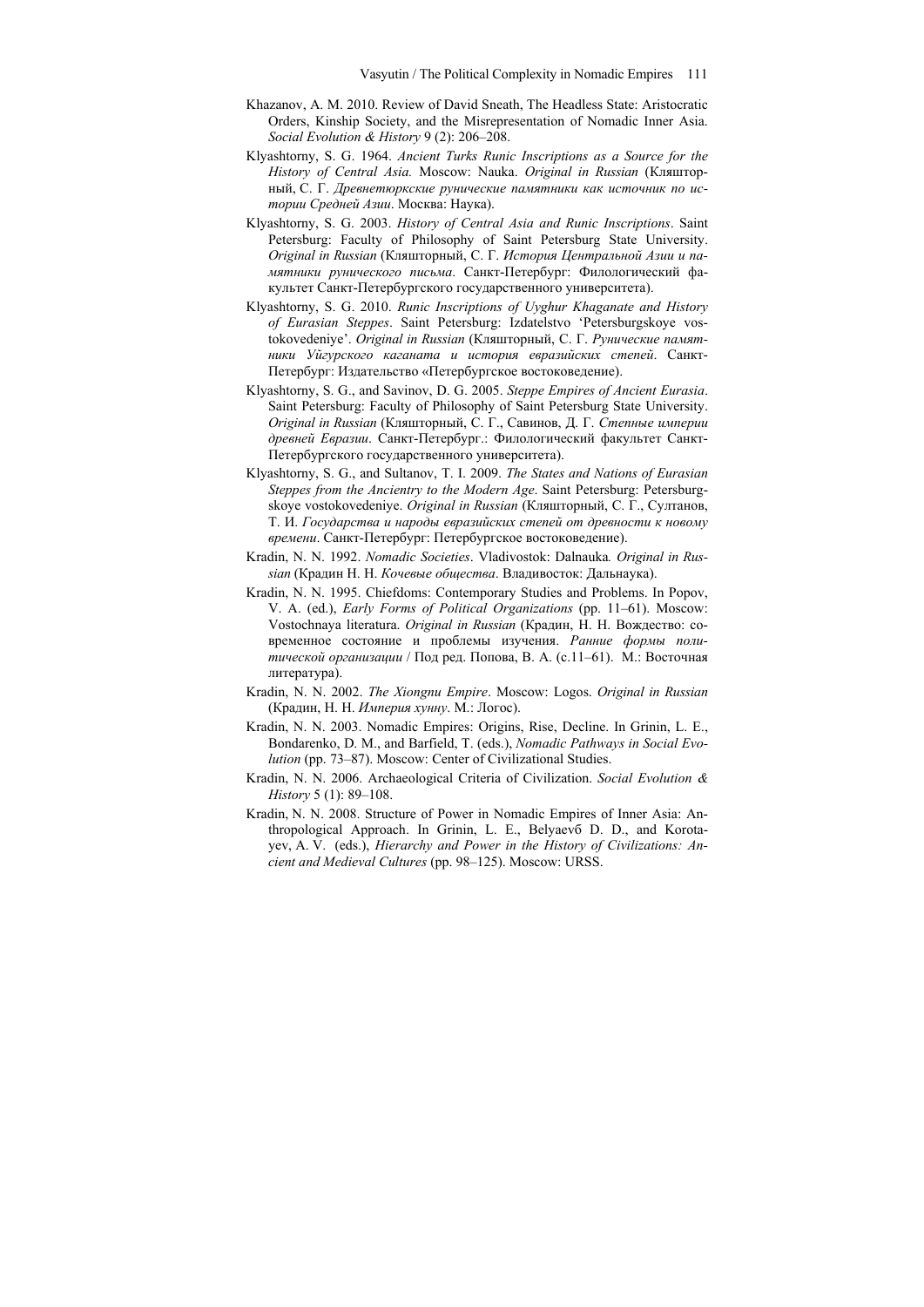- 112 Social Evolution & History / September 2019
- Kradin, N. N. 2009. State Origins in Anthropological Thought. *Social Evolution & History* 8 (1): 25–51.
- Kradin, N. N. 2010. Structure of Society and Power in the Ancient Inner Asian Nomadic Empires: Xiongnu and Xianbei. In Hamayon, R., Charleux, I., Delaplace, G., and Pearce, S. (eds.), *Representing Power in Ancient Inner Asia: Legitimacy, Transmission and the Sacred* (pp. 307–341). Bellingham: Western Washington University Press.
- Kradin, N. N. 2011a. Liao Dynasty as a Nomadic Empire. *The International Conference on 'Cultural Diversity of Nomads'* (pp. 25–34)*.* Ulaanbaatar: International Institute for the Study of Nomadic Civilizations.
- Kradin, N. N. 2011b. Nomadic Empires in Evolutionary Perspective. In Kradin, N. N., Korotayev, A. V., and Bondarenko, D. M. (eds.), *Alternatives of Social Evolution* (pp. 425–449). 2nd ed. Saarbrükken: Lambert Academic Publishing.
- Kradin, N. N. 2011c. Stateless Empire: The Structure of the Xiongnu Nomadic Super-Complex Chiefdom. In Brosseder, U., and Miller, B. (eds.), *Xiongnu Archaeology: Multidisciplinary Perspectives of the First Steppe Empire in Inner Asia* (pp. 77–96) (Bonn Contributions to Asian Archaeology, Vol. 5). Bonn: Rheinische Friedrich-Wilhelms-Universität Bonn.
- Kradin, N. N. 2011d. Medieval Towns of Nomadic Empires of Mongolian Steppes. *Sredniye veka* 72 (1–2): 330–351. *Original in Russian* (Крадин, Н. Н. Города в средневековых кочевых империях монгольских степей. *Средние века* 72 (1–2): 330–351).
- Kradin, N. N. 2014. *Nomads of Inner Asia in Transition*. Moscow: URSS.
- Kradin, N. N. 2015. Nomadic Empires in Inner Asia. In Bemmann, J., Schmauder, M., Brosseder, U., Reichert, S., and Stickler, T. (eds.), *Complexity of Interaction Along the Eurasian Steppe Zone in the First Millennium CE* (pp. 11–48) (Bonn Contributions to Asian Archaeology, Vol. 7). Bonn: Rheinische Friedrich-Wilhelms-Universität Bonn.
- Kradin, N. N., and Ivliev, A. L. 2014. *History of the Khitans Liao Empire*. Moscow: Nauka, Vostochnaya literaturа. *Original in Russian* (Крадин, Н. Н., Ивлиев, А. Л. *История киданьской империи Ляо*. М.: Наука, Восточная литература).
- Kradin, N. N., Ivliev, A., Vasyutin, S. A., Kharinsky, A. V., Ochir, A., Kovychev, E. V., and Erdenebold, L. 2017. The Excavation of Tereljin-Durvuldjin Fortress and Some Results of the Study of Xiongnu Urbanization. In Bazarov, B. V., and Kradin, N. N. (eds.), *Actual Problems of Archaeology and Ethnology of Central Asia: Materials of the II International Conference (Ulan-Ude, 4–6th December, 2017)* (pp. 163–175). Ulan-Ude: The Buryat Scientific Center SB RA. *Original in Russian* (Крадин, Н. Н., Ивлиев, А. Л., Васютин, С. А., Харинский, А. В., Очир, А., Ковычев, Е. В., Эрдэнэболд Л. Раскопки городища Тэрэлжийн-Дурвулжин и некоторые итоги изучения хуннской урбанизации / под ред. Базарова, Б. В., Крадина, Н. Н. *Актуальные проблемы археологии и этнологии Центральной Азии: Материалы II Международной конференции* (Улан-Удэ, 4–6 декабря, 2017) (с. 163–175). Улан-Удэ: Бурятский научный центр СО РАН).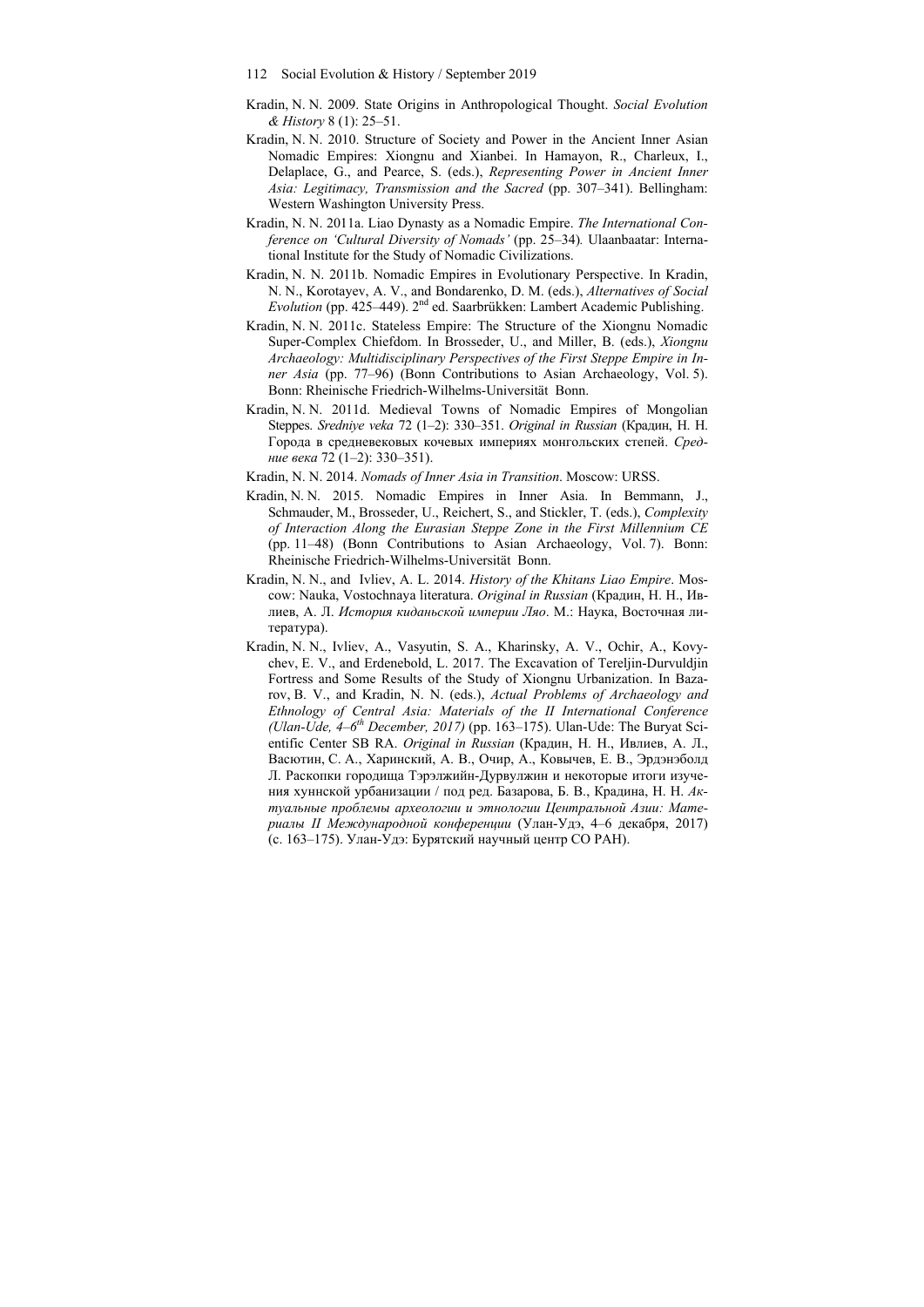- Kradin, N. N., and Skrynnikova, T. D. 2006. *Chinggis Khan Empire*. Moscow: Vostochnaya literaturа RAN. *Original in Russian* (Крадин, Н. Н. Скрынникова, Т. Д. *Империя Чингис-хана*. М.: Восточная литература РАН).
- Legrand, J. 2011. *Mongols et Nomades: Societe, Histoire, Culture.* Text, Communications, Articles 1973–2011. Ulaanbator.
- Liu Mau-tsai, 1958. *Die Chinesischen Nachrichten zur Geschichte der Ost-Türken (T'u-küe)*. В. I. Texte. Wiesbaden: Otto Harrassowitz.
- Maсkerras, C. 1990. The Uyghur. In Sinor, D. (ed.), *The Cambridge History of Early Inner Asia* (pp. 317–342)*.* Cambridge: Cambridge University Press.
- Maсkerras, C. 2000. Uygur-Tang relations, 744–840. *Central Asian Survey* 19 (2): 223–234.
- Maсkerras, C. 2004. Relations between the Uyghurs and Tang China, 744–840. *Journal of Turks Civilization studies* 1: 95–108.
- Malov, S. E. 1951. *Ancient Turks Inscriptions*. Moscow Leningrad: Izdatelstvo AN SSSR. *Original in Russian* (Малов, С. Е. *Памятники древнетюркской* письменности. М. – Л.: Издательство АН СССР).
- Malov, S. E. 1959. *Ancient Turks Inscriptions of Mongolia and Kirghizia.* Moscow – Leningrad: Izdatelstvo AN SSSR. *Original in Russian* (Малов, С. Е. *Памятники древнетюркской письменности Монголии и Киргизии*. М. – Л.: Издательство АН СССР).
- Rogers, D. 2007. The Contingencies of State Formation in Eastern Inner Asia. *Asian Perspectives* 46 (2): 249–274.
- Rogers, D. 2011. Inner Asian States and Empires: Theories and Synthesis. *Journal of Archaeological Research* 20: 205–256.
- Rogers, D. 2018. Strategies of Empire Expansion. In Dürinc, B. S., and Stek, T. D. (eds.), *The Archaeology of Imperial Landscapes: A Comparative Study of Empires in the Ancient Near East and Mediterranean World* (pp. 301–323)*.*  Cambridge: Cambridge University Press.
- Rogers, D., Erdenebat, U., and Gallon, M. 2005. Urban Centres and the Emergence of Empires in Eastern Inner Asia. *Antiquity* 79: 801–818.
- Sinor, D. 1990. The Establishment and Dissolution of the Türk Empire. In Sinor, D. (ed.), *The Cambridge History of Early Inner Asia* (pp. 285–316). Cambridge: Cambridge University Press.
- Skalnik, P. 2009. Early State Concept in Anthropological Theory. *Social Evolution & History* 8 (1): 5–24.
- Skalnik, P. 2011. Chiefdom at War with Chiefless People While the State Looks on. *Evolution & History* 10 (1): 55–121.
- Sneath, D. 2007. *The Headless State: Aristocratic Orders, Kinship Society, and Misrepresentations of Nomadic Inner Asia*. New York: Columbia University Press.
- Sneath, D. 2009. Tribe, Ethnos, Nation: Rethinking Evolutionist Social Theory and Representations of Nomadic Inner Asia. *Ab Imperio* 4: 80–109.
- Scheidel, W. 2011. The Xiongnu and the Comparative Study of Empire In Brosseder, U., and Miller, B. (eds.), *Xiongnu Archaeology: Multidisciplinary Perspectives of the First Steppe Empire in Inner Asia* (pp. 111–120).